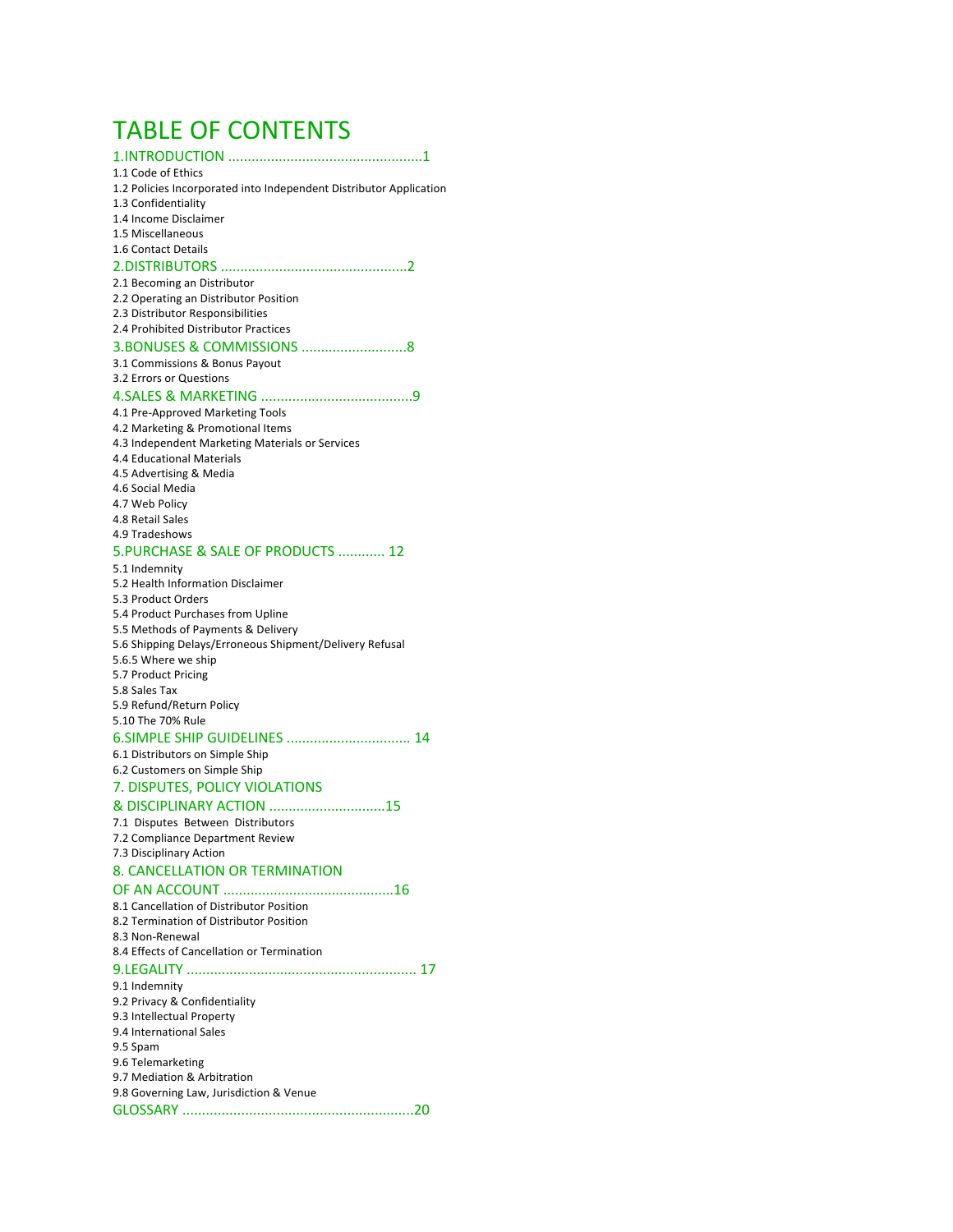FTR Global reserves the right to modify the compensation plan without prior written notice FTR Global reserves the right to modify or change the compensation plan with a 30-day prior notice.

FTR Global does not guarantee any level of income to any Distributor. Earnings represented or implied are not typical and cannot be relied upon to represent one's personal results either for current or future earnings. Income, if any earned from the FTR Global Compensation Plan requires diligence and hard work in several areas including, but not limited to, leadership, recruiting, self-development and dedication. Each Distributor's results will depend on their own skills, abilities and personal efforts in exercising these qualities.

All of our FCE™ Products comply with all guidelines and regulations regarding minimal THC content for Hemp, and our Full Cryosonic Extract™ contains less than 0.3% of THC by volume, as required by Federal law. However, we recommend you check with your Doctor and/or Employer before using our FSE Products if you have concerns.

Statements about FTR Global products have not been evaluated by the Food and Drug Administration. These products are not intended to diagnose, treat, cure or prevent any disease.

© 2019 FTR Global, LLC

# 1.INTRODUCTION

## CODE OF ETHICS

FTR Global LLC (hereafter "FTR Global) is a values-based company that prides itself on the quality and character of its Distributors (hereinafter "Distributor"). The following guidelines help ensure a uniform standard of excellence throughout our organization. Every FTR Global Distributor is expected to practice the following ethical behavior when acting in the name of the company:

1. I will at all times conduct myself and my business in an ethical, moral, legal, respectful and financially sound manner.

2. I will not engage in activities that would bring disrepute to myself, FTR Global, any FTR Global corporate officer or employee, or other Distributors.

3. I will not make discouraging or disparaging claims toward other FTR Global Distributors. I will ensure that in all FTR Global business dealings I will refrain from engaging in negative language. I will refrain from making any type of slanderous statements.

4. I will provide support and encouragement to my Distributors to ensure that their experience with FTR Global is a successful one. I understand that it is important to provide follow-up service and support to my downline.

5. I will correctly represent all the bonus/compensation plans available through FTR Global and the income potential represented therein. I understand I may not use my own income as an indication of others' potential success or use compensation checks as marketing materials. I further understand that I may only disclose my FTR Global income to recruit a potential Distributor(s) after I have given a copy of the Income Disclosure Statement to the potential Distributor(s). 6. I will abide by all of FTR Global' Policies and Procedures now and as they may be amended in the future.

## 1.1 - POLICIES INCORPORATED INTO INDEPENDENT DISTRIBUTOR APPLICATION

These Policies and Procedures ("Policies"), in their present form and as amended from time to time, are incorporated into, and form an integral part of, the FTR Global Independent Distributor Application (hereafter "Independent Distributor Application"). The term Agreement" collectively refers to the FTR Global Independent Distributor Application, the Policies, and the FTR Global Compensation Plan. These documents are incorporated by reference into the Independent Distributor Application (all in their current form and as amended by FTR Global). It is the responsibility of each Distributor to read, understand, adhere to, and ensure that he or she is aware of and operating under the most current version of these Policies. When sponsoring a new Distributor, it is the responsibility of the sponsoring Distributor to provide the most current version of these Policies prior to the prospective Distributor's execution of the Independent Distributor Application. If there is any conflict between the Policies and Procedures, the Independent Distributor Application, and the Compensation Plan, the following order of precedence shall prevail:

- (a) the Policies and Procedures; then
- (b) the Independent Distributor Application; and then
- (c) the Compensation Plan.

## 1.2 - PURPOSE

The purpose of these Policies and Procedures are:

- To maintain order and integrity in FTR Global programs and between all Distributors;
- To define the relationship between FTR Global and its Distributors;
- To set standards of acceptable business behavior; and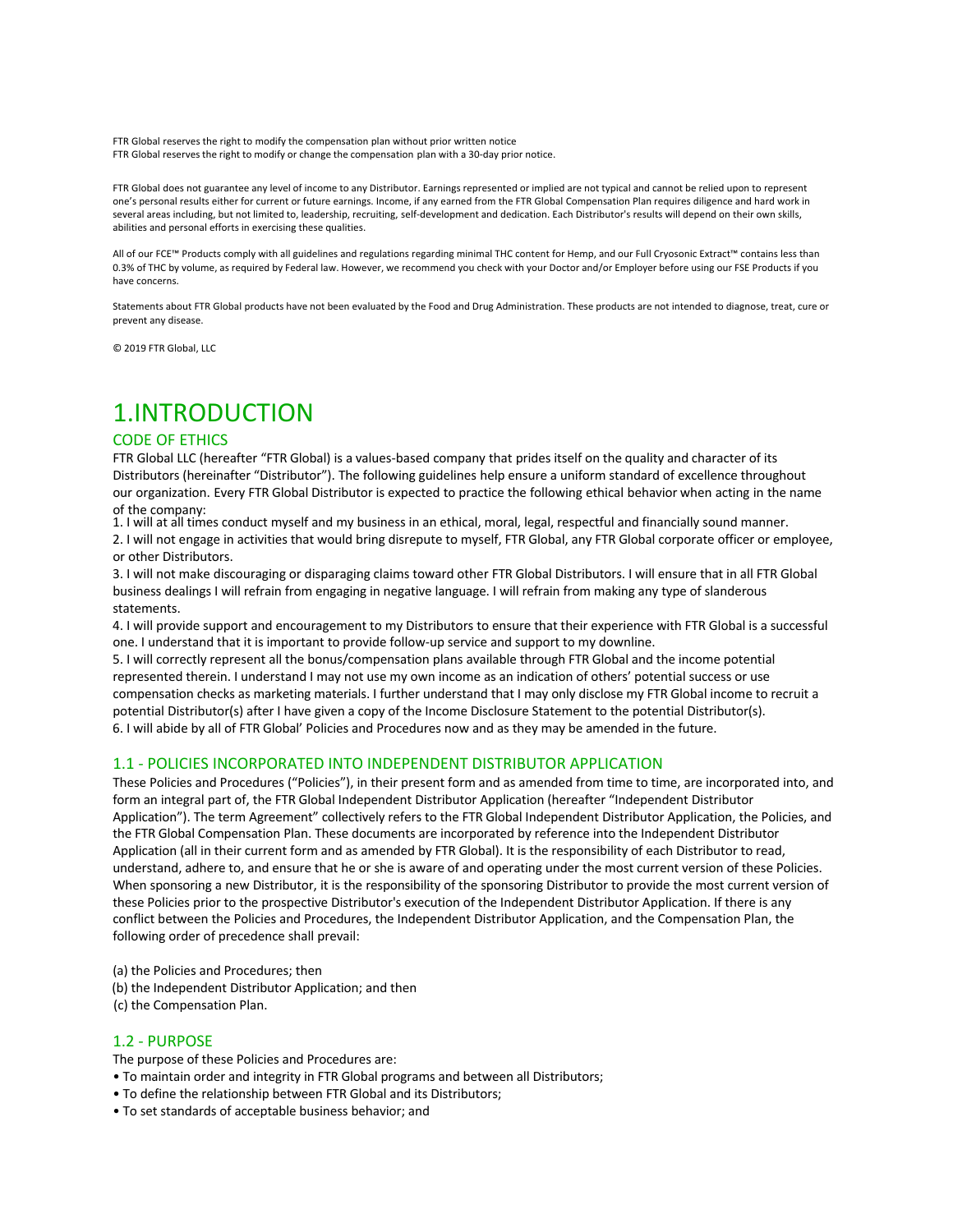• To assist Distributors in building and protecting their businesses.

If for any reason an Distributor violates any of the terms of the Independent Distributor Application and/or these Policies and Procedures, FTR Global reserves the right to immediately take corrective action, including but not limited to, suspending or terminating the Distributor position. Such action by FTR Global may terminate any and all rights of the Distributor including, but not limited to, the receipt of further payments of any kind and is effective at the time of said violation.

#### 1.3 - CONFIDENTIALITY

All Distributors shall hold the business and affairs of FTR Global in strict confidence and shall not, during the term of the Independent Distributor Application or at any time thereafter, directly or indirectly disclose to any third party, or use for any purpose other than for the benefit of FTR Global, information which in the reasonable judgment of a person engaged in the industry would be considered to be confidential. Without limiting the generality of the foregoing, confidential information shall include information with respect to the identity of current or Prospective Customers, Distributors, information with respect to the pricing or timing of any contracts, information relating to existing or potential suppliers, markets, marketing plans, strategies, requirements, programs, concepts, ideas, products, apparatus, devices, materials, technology, know-how, data, processes, inventions, developments, formulations, compounds, applications, methods of manufacture as well as the similar confidential information of third parties that FTR Global has agreed to keep confidential.

## 1.4 - INCOME DISCLAIMER

In an effort to conduct best business practices, FTR Global has developed the Income Disclosure Statement ("IDS"). The FTR Global IDS is designed to convey truthful, timely, and comprehensive information regarding the income that FTR Global Distributors earn. A copy of the IDS must be presented to a prospective Distributor (someone who is not a party to a current FTR Global Independent Distributor Application) anytime the Compensation Plan is presented or discussed, or any type of income claim, or earnings representation is made. The terms "income claim" and/or "earnings representation" (collectively "income claim") include: (1) statements of average earnings, (2) statements of non-average earnings, (3) statements of earnings ranges, (4) income testimonials, (5) lifestyle claims, and (6) hypothetical claims. Examples of "statements of non- average earnings" include, "Our number one Distributor earned over \$1 million last year" or "Our average ranking Distributor makes \$5,000 per month." An example of a proper "statement of earnings ranges" is "The monthly income for our higher-ranking Distributors is \$10,000 on the low end to \$30,000 a month on the high end." Copies of the Rep IDS may be downloaded and printed without charge from the company website www.feelthereactionglobal.com/income-disclosure/.

## 1.5 - MISCELLANEOUS

**1.5.1 - Amendments —** Due to periodic changes in federal, state, and local laws, as well as the business environment, FTR Global may, at its sole discretion amend this Agreement. FTR Global will notify Distributors of any amendments via a posting on FTR Global' website, in the Distributor's e-mail distribution, publication in FTR Global' newsletter, product inserts, or any other commercially reasonable method. Amendments shall be effective upon the date of the notification or the effective date indicated in the method of notification. The continuation of an Distributor's FTR Global business or an Distributor's acceptance of bonuses or commissions constitutes acceptance of any and all amendments. The ability to modify the agreement does not extend to the dispute resolution section in these Policies

(Section 9), as those provisions can only be modified by way of mutual consent.

**1.5.2 - Delays —** FTR Global shall not be responsible for delays and/or failures in performance of its obligations when performance is made commercially impracticable due to circumstances beyond its reasonable control. This includes, without limitation, strikes, labor difficulties, riots, wars, fires, floods, deaths, curtailments of a party's source of supply, or government decrees or orders.

**1.5.3 - Severability —** If any provision of the Agreement, in its current form or as may be amended, is found to be invalid, illegal, or unenforceable for any reason, only the invalid portion(s) of the provision shall be severed. The remaining terms and provisions shall remain in full force and effect and shall be construed as if such severed provision never comprised a part of the Agreement.

**1.5.4 - Waiver —** FTR Global requires full compliance with the Terms and Conditions of the Independent Distributor Application, the Policies and Procedures, and state and federal laws governing the conduct of a business. Failure of FTR Global to exercise any right or power under the Agreement or to insist upon strict compliance by an Distributor with any obligation or provision of the Agreement, or any variance of FTR Global' customs or practices or terms of the Agreement, shall not constitute a waiver of FTR Global' right to demand full compliance with the Agreement. Waiver by FTR Global can only be effectuated in writing by an authorized officer of the Company.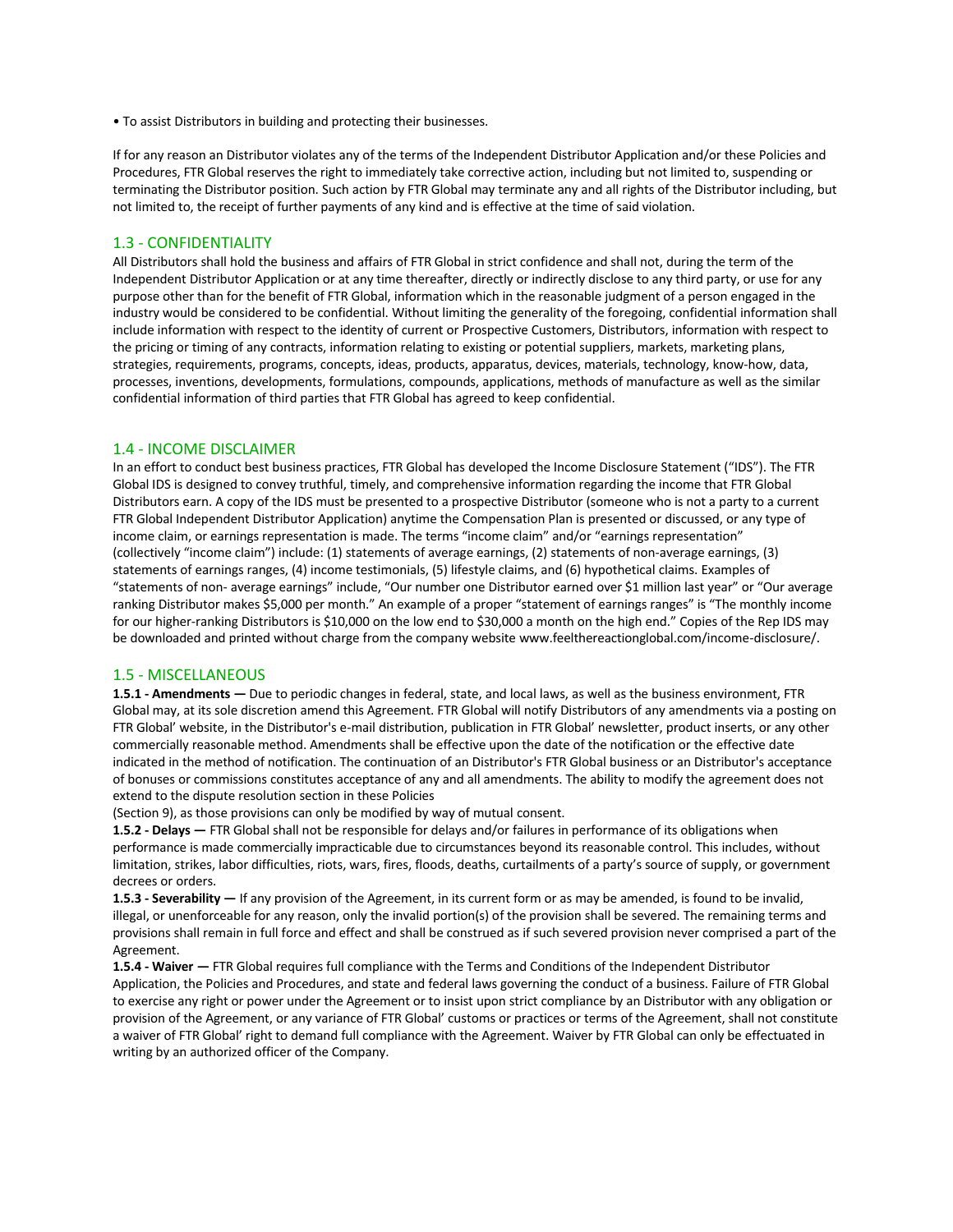## 1.6 - CONTACT DETAILS

FTR Global, LLC 631-300 Brawley School Road Mooresville, NC 28117 Phone: 888-80REACT Email: reactionftrglobal@gmail.com Fax: 888-80REACT Hours of operation: Monday – Friday 8:30am to 5:30pm EST

## 2.DISTRIBUTORS

## 2.1 - BECOMING A DISTRIBUTOR

**2.1.1 - Distributor Enrollment —** An individual must submit a complete Independent Distributor Application to register with FTR Global to receive commissions. An individual may enroll by sending a completed Independent Distributor Application by email to reactionftrglobal@gmail.com, by fax to 888-80REACT, or by submitting the Agreement online. If an individual enrolls online, FTR Global will accept an "electronic signature" whereby the individual agrees and accepts the terms and conditions of the Independent Distributor Application. An electronic signature constitutes a legally binding agreement between the Distributor and FTR Global. Faxed agreements must include both the front and back of the Independent Distributor Application as applicable.

**2.1.2 - Distributor Status —** When an individual(s) signs an Independent Distributor Application with FTR Global, the individual becomes a FTR Global Independent Distributor who is a self-employed, independent contractor. Distributors are responsible for paying their own self-employment taxes, federal income taxes and other taxes required by law. Distributors must obey any federal, state, and local laws, as well as Company rules and regulations pertaining to their independent FTR Global business or the acquisition, receipt, holding, selling, distributing, or advertising of FTR Global' services or opportunity. Distributors are not an agent, employee, or in partnership with the Company. Distributors may not represent themselves as anything other than an Independent Distributor. Distributors have no authority to bind FTR Global to any obligation. Distributors may not answer the telephone by saying "FTR Global," "FTR Global Incorporated," or by any other manner that would lead the caller to believe that they have reached FTR Global' Corporate offices. A Distributor may only represent that he/she is a FTR Global Independent Distributor. Therefore, all correspondence relating to, or in connection with, an Distributor's FTR Global business must be in compliance with FTR Global guidelines. Business cards, all ReAction® branding, including but not limited to, merchandise, signage, and clothing must be obtained through FTR Global. All references to the Distributor shall contain the Distributor's name followed by the term "Distributor."

**2.1.3 - Income Taxes —** Every year, FTR Global will provide an IRS Form 1099 MISC (Non-employee Compensation) earnings statement to each Distributor who is a U.S. resident as required by the Internal Revenue Service. Each Distributor is responsible for paying local, state and federal taxes on any income generated as a Distributor. If a FTR Global business is tax exempt, the Federal Tax Identification Number must be provided to FTR Global. Any Distributor that does not provide a valid tax identification number is subject to the federal backup withholding laws. Additionally, 28% of their commissions and bonus will be withheld and submitted to the IRS.

**2.1.4 - Residency and Age —** An individual applying to become a Distributor must live in the USA or a country in which FTR Global officially operates and must be eighteen (18) years of age or older, or the age of majority in the place of residency. **2.1.4.1 - Social Security —** FTR Global requires a Social Security number of all Distributors for purposes of internal identification. Social Security numbers will be kept strictly confidential. FTR Global accepts Federal Tax Identification Numbers for individuals enrolling a business into a Distributor position; the individual will also be required to provide their Social Security number.

**2.1.4.2 - Fictitious Positions —** A Distributor must be a real person. Any attempt by a Distributor to falsify documents, or enroll as a fictitious person, or enroll a fictitious Distributor, or use a Social Security number which is fictitious, or does not belong to the party indicated is grounds for disciplinary action, which may include suspension or termination of the Distributor position. **2.1.5 - Distributor ID# —** All Distributors are given a unique Distributor Identification Number that will be used to track all transactions and communication with FTR Global.

**2.1.6 - Distributor Benefits —** Once FTR Global accepts the Independent Distributor Application, the Distributor will have access to several benefits. Benefits include the following:

- A. Distributor pricing on FTR Global products;
- B. Ability to sell FTR Global products and services;
- C. Participation in the FTR Global Compensation Plan (receive bonuses and commissions, if eligible);
- D. Access to FTR Global literature, marketing materials, industry news, and other communications;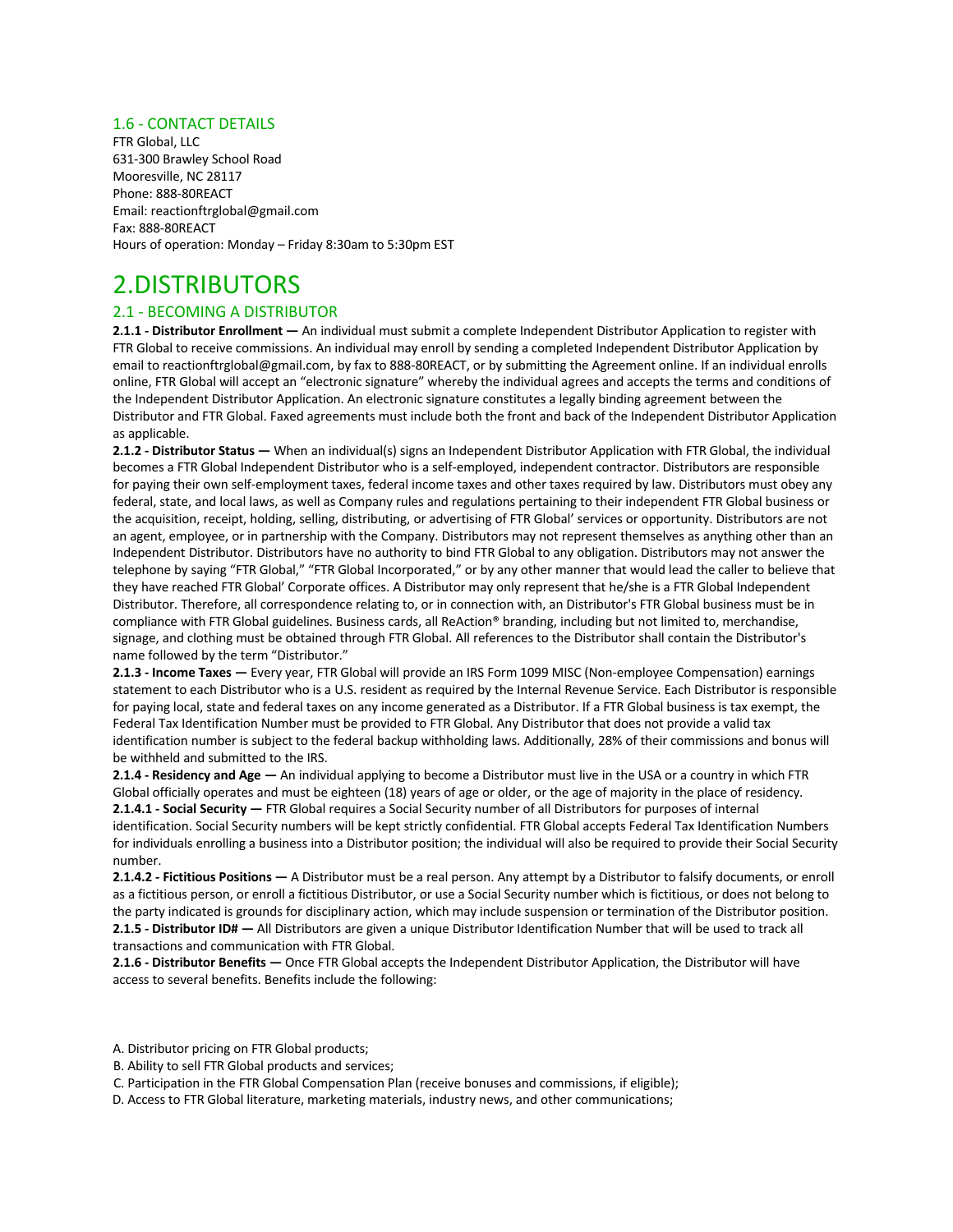E. Participation in FTR Global-sponsored support service training, motivational and recognition functions; and

F. Participation in promotional and incentive contests and programs sponsored by FTR Global.

**2.1.7 - Enrollment Options and Renewal Fee -** A new Distributor may start with a Basic Enrollment or one of three (3) Enrollment Packs.

**2.1.8 - Basic Enrollment Kit-** provides the Distributor with all the necessary tools to build the FTR Global business, however, the Distributor is not eligible for commission or bonuses.

## 2.2 - OPERATING A DISTRIBUTOR POSITION

#### **2.2.1 - Types of Distributor Entities —**

A. Independent Distributor — A FTR Global Independent Distributor is someone who solely operates his or her own position. B. Entity Enrollments — A corporation, limited liability company, formal partnership, limited partnership, or limited liability partnership (an "Entity") may apply for a Distributor position. In order to enroll, an individual must complete and submit the following documentation to Distributor Support at reactionftrglobal@gmail.com:

• An Independent Distributor Application signed by the individual authorized to enter into binding agreements on behalf of the Entity;

• Relevant Entity registration documents (articles of incorporation, articles of organization, certificate of good standing, corporate FEIN or similar); and

• Any other Entity documentation which FTR Global may require.

The principal who submits the form must be authorized to enter binding contracts on behalf of the Entity. An Entity may not hold a Distributor position if any of its principals are currently or have been a Distributor or principal of another FTR Global Entity, with a Distributor status, within the twelve (12) calendar months preceding the execution of an Independent Distributor Application.

C. Married Couples and Domestic Partnerships $1 - A$  husband and wife, or domestic partnership may operate as Distributors jointly or separately, as follows:

Distributors who have separate organizations prior to marrying or forming a domestic partnership, may work together as a single Distributor position; however, one of the Distributors must forfeit their position and join the spouse's position. Married Distributors and/or partnerships who operate a position together shall be jointly liable, responsible and bound by any act or omission of either Distributor. Commission payouts made to one of the Distributors working a joint position will be considered payout to both Distributors. FTR Global will not mediate any disputes regarding commission payouts to Distributor operating a position jointly. Individuals that enroll as Distributors after marrying or forming a domestic partnership, may hold separate positions; however, the second Distributor to enroll must enroll in the other's downline. If it is established that a husband and wife, or domestic partnership are enrolled in separate sales organizations, the second position enrolled will be moved under the first position. Any downline built under the second position will not move. A Distributor who has a position in a separate organization before marrying or forming a domestic partnership, may maintain that position. This includes other relationships such as common law marriages and domestic partnerships.

**2.2.2 - Divorce —** In the situation of a divorce or separation, FTR Global shall treat the spouse whose name is on the Independent Distributor Application as the owner of the business. If the husband and wife, or partners were working a position jointly under a business name, FTR Global must receive notice, signed by both parties as to how the business is to be managed. Under no circumstances will FTR Global divide commissions, bonuses, recognition or other rewards, nor will FTR Global divide a downline organization between spouses. All requests regarding changes of names or Identification Numbers of the Distributor position must be submitted in writing to Distributor Support by sending an email to reactionftrglobal@gmail.com. Both parties must agree. FTR Global reserves the right to verify all authorizations prior to making any changes. Otherwise, FTR Global will only recognize the individual whose Social Security number was originally listed on the Independent Distributor Application. FTR Global will only continue to service the Distributor who remains in our system.

Upon the entry of a final divorce decree or proof of separation, the former spouse may enroll under any sponsor of their choosing without waiting six (6) calendar months. A former spouse shall have no rights to any Distributors in their former organization or to any former Customer. They must develop the new business in the same manner as would any other new Distributor.

**2.2.3 - Family Members —** If a family member or partner residing in the same household as an existing Distributor, enrolls as a Distributor, the individual must enroll in the downline of the existing Distributor.

**2.2.4 - Number of Positions —** A Distributor may only own and operate one FTR Global Distributor account. An individual may not have, operate, or receive compensation from more than one FTR Global business. Individuals of the same family unit may each enter into, or have an interest in, their own separate FTR Global businesses, only if each subsequent family position is placed front line to the first family member enrolled. A "family" is defined as spouses and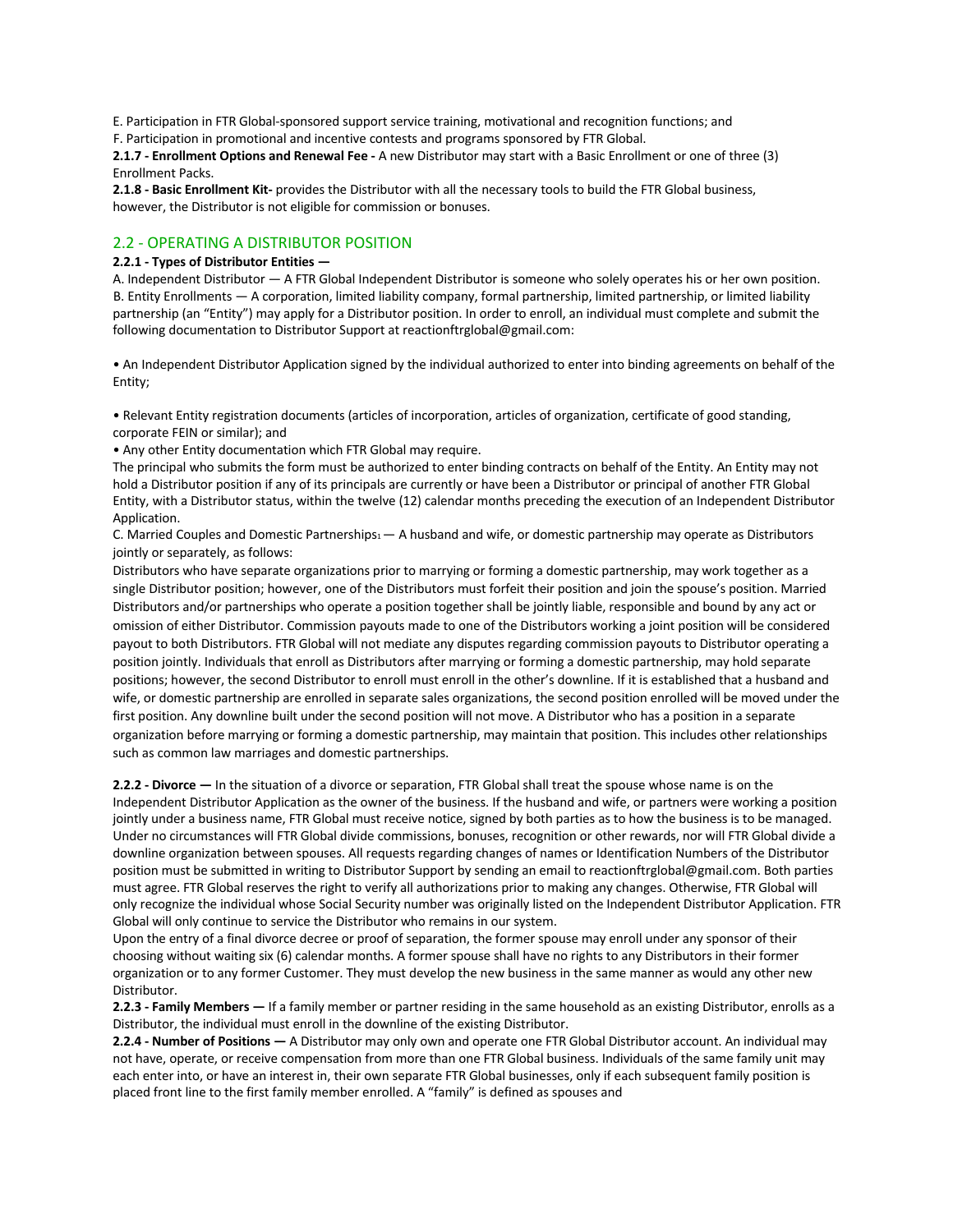dependent children living at or doing business at the same address.

#### **2.2.5 - Sale, Transfer, or Assignment of a Distributor**

**Position—** Although a FTR Global business is a privately owned, independently operated business, the sale, transfer, or assignment of a FTR Global business is an option. Prior to selling a FTR Global business, the selling Distributor must notify FTR Global' Compliance department at reactionftrglobal@gmail.com of their intent to sell the FTR Global business. No changes in line of sponsorship can result from the sale or transfer of a FTR Global business. A Distributor may not sell, transfer, or assign portions of their business—the position must be sold in its entirety. The following criteria must also be met:

A. The Distributor selling or transferring their position must be an active Director (or higher) during the last ninety (90) days prior to the sale. The selling Distributor cannot enroll as a Distributor for a period of twelve (12) months after the date of the sale.

B. The selling Distributor must be in good standing and not in violation of any of the terms of the Agreement in order to be eligible to sell, transfer, or assign a FTR Global business.

C. Before the sale, transfer, or assignment can be finalized and approved by FTR Global, any debt obligations the selling Distributor has with FTR Global must be satisfied.

D. The buyer or transferee must become a qualified FTR Global Distributor. If the buyer is an active FTR Global Distributor, they must first terminate their FTR Global business and wait six (6) calendar months before acquiring any interest in the new FTR Global business;

E. Any sale or transfer of a position is subject to approval by the upline Distributor and the FTR Global Compliance Department. F. The sale or transfer of a Distributor position cannot be advertised through online communities with classified

advertisements; this includes all forms of social media, Craigslist, classified ads, ebay, SaleSpider, etc. Once the sale, transfer or assignment is approved, the Distributor must submit an email with the following to Distributor Support at reactionftrglobal@gmail.com:

• Sale of FTR Global position form;

• New FTR Global Independent Distributor Application signed by the purchaser;

• Copy of the purchaser's Entity registration documents (if applicable per Section 2.2.1.2); and

• A \$100.00 transfer fee, payable to FTR Global. In the event of the passing of a Distributor their account can be willed to an individual or family member for (7) seven generations.

**2.2.6 - Change of Status —** An active Distributor may change status from an Independent Distributor position to an Entity status, provided there is no change of sponsoring/referring Distributor. A Distributor must request to change status and submit all of the following documents to Distributor Support at reactionftrglobal@gmail.com:

• A Company Enrollment form;

• A new Independent Distributor Application form;

• Names and Social Security numbers of each Entity principal who will be involved in the Entity (individual partner, principal, stockholder, officer and director);

• Tax Payer Identification Number;

• Relevant Entity registration documents (articles of incorporation, articles of organization, certificate of good standing, corporate FEIN or similar); and

• Any other Entity documentation which FTR Global may require.

An Entity may change status from an Entity to an individual Distributor position, subject to review and approval by FTR Global Support. This can be requested by sending an email to Distributor Support at reactionftrglobal@gmail.com.

**2.2.7 - Dissolution of a Business Entity —** A business entity such as a corporation, partnership, or trust (collectively "Entities") may dissolve. Arrangements must be made to assure that any separation or dissolution of the business is accomplished so as not to adversely affect the interests and income of other businesses up or down the line of sponsorship. The following options are available:

A. One of the parties may, with consent of the other(s), operate the FTR Global business pursuant to an assignment in writing whereby the relinquishing other members, shareholder, partners, or trustees authorize FTR Global to deal directly and solely with the non-relinquishing members, shareholders, partners, or trustees; or

B. The parties may continue to operate the FTR Global business jointly on a "business-as-usual" basis, whereupon all compensation paid by FTR Global will be paid according to the status quo as it existed prior to the dissolution proceedings. This is the default procedure if the parties do not agree on the format set forth above. FTR Global will never move a party to a position from a Distributor account without that party's written permission and signature. Under no circumstances will the downline organization of a dissolving business entity be divided; or split commission and bonus checks between members of dissolving entities. FTR Global will recognize only one downline organization and will issue only one commission check per FTR Global business per commission cycle. Commission checks shall always be issued to the same individual or entity. In the event that parties to a dissolution proceeding are unable to resolve a dispute over the disposition of commissions and ownership of the business in a timely fashion, as determined by FTR Global, the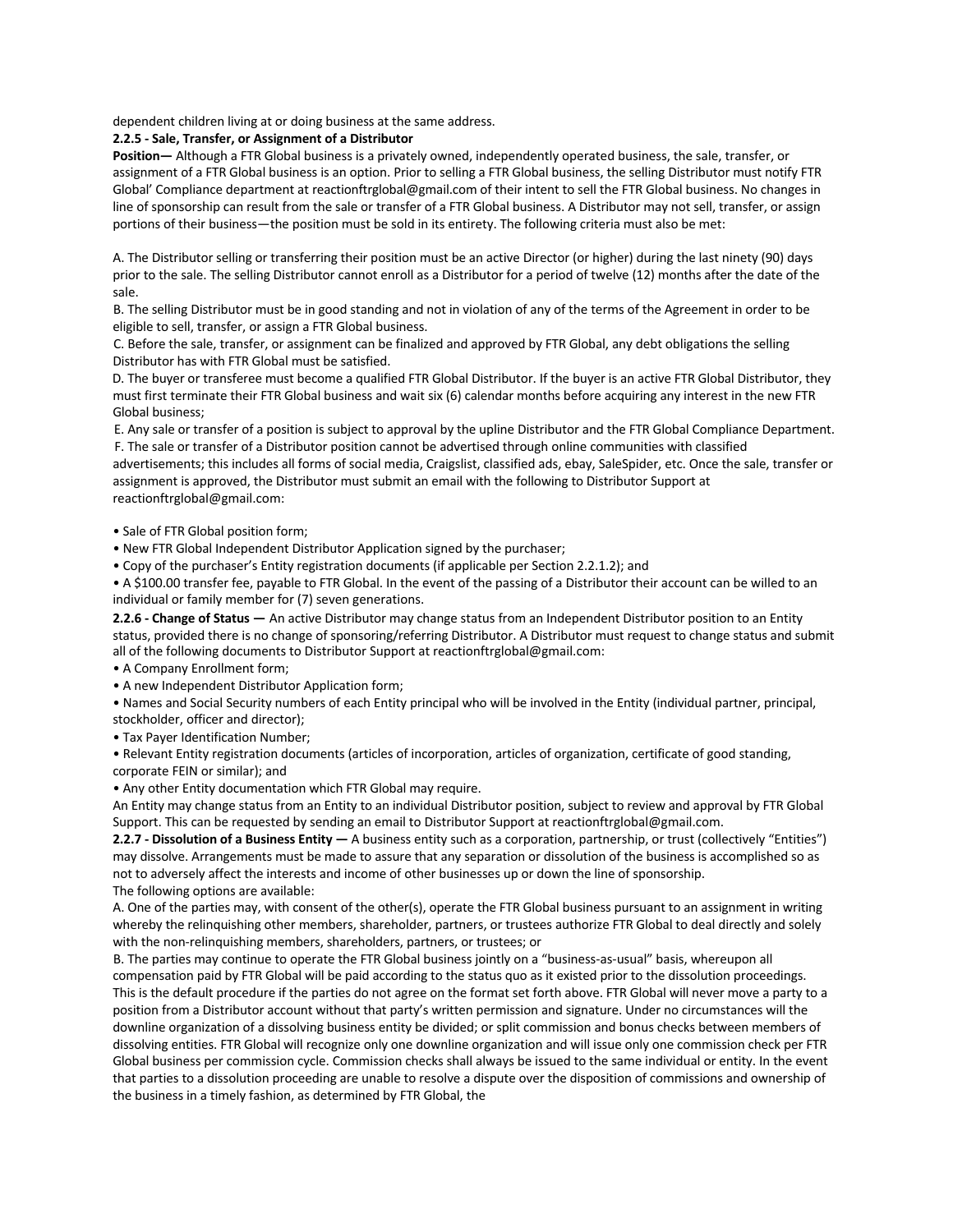Independent Distributor Application shall be involuntarily canceled. In the case of business entity dissolutions, the former members, shareholders, partners or trustees who retain no interest in the business must wait six (6) calendar months from the date of the final dissolution before re-enrolling as a Distributor. In either case, however, the former spouse or business affiliate shall have no rights to any Distributors in their former organization or to any former Customer. They must develop the new business in the same manner as would any other new Distributor. If the dissolved business entity fails to provide a solution in the best interest of other Distributors and FTR Global in a timely fashion, FTR Global will terminate the Independent Distributor Application.

**2.2.8 - Succession —** Upon the death or incapacitation of a Distributor, their business may be passed to a designated heir(s). Appropriate legal documentation must be submitted to the Company to ensure the transfer is proper. Whenever a FTR Global business is transferred by a will or other testamentary process, the beneficiary acquires the right to collect all bonuses and commissions of the deceased Distributor's marketing organization provided the following qualifications are met. The successor(s) must:

- Provide a death certificate to the Compliance Department at reactionftrglobal@gmail.com;
- Execute a new Independent Distributor Application;
- Comply with terms and provisions of the Independent Distributor Application;
- Meet all the qualifications for the deceased Distributor's rank/status;

• Provide FTR Global with an "address of record" to which all bonus and commission checks will be sent. Bonus and commission checks of a FTR Global business transferred pursuant to this section will be paid in a single check jointly to the successor(s);

• Form a business entity and acquire a federal Taxpayer Identification Number, if the business is bequeathed to joint successors. FTR Global will issue all bonus and commission checks and one IRS Tax 1099 form to the business entity.

## 2.3 - DISTRIBUTOR RESPONSIBILITIES

**2.3.1 - Adherence to the FTR Global Compensation Plan —** Distributors must adhere to the terms of the FTR Global Compensation Plan as set forth in official FTR Global materials. Distributors shall not offer the FTR Global opportunity through, or in combination with, any other system, program, or method of marketing other than that specifically stated in official FTR Global materials. Distributors shall not require or encourage other current or prospective Distributors or Customers to participate in FTR Global in any manner that varies from the program

as set forth in official FTR Global materials. Distributors shall not require nor encourage other current or prospective Distributors or Customers to execute any agreement or contract other than official FTR Global agreements and contracts in order to become a FTR Global Distributor. Similarly, Distributors shall not require nor encourage other current or prospective Distributors or Customers to make any purchase from, or payment to, any individual or other entity to participate in the FTR Global Compensation Plan other than those purchases or payments identified as recommended or required in official FTR Global materials.

**2.3.2 - Personal Information —** a Distributor is responsible for maintaining and reporting all their current contact details in the FTR Global database portal. FTR Global is not responsible for mail delays due to inaccurate and non-current residence information for a Distributor. Distributors must report any change of address in their FTR Global account. **2.3.3 - Sponsoring Distributor Responsibilities —** 

A. Sponsoring — All Active Distributors in good standing have the right to sponsor and enroll others into FTR Global. Each prospective Customer or Distributor has the ultimate right to choose his or her own Sponsor. If two Distributors claim to be the Sponsor of the same new Distributor or Customer, FTR Global shall regard the first application received by FTR Global as controlling.

B. Initial Training — Any Distributor who sponsors a new Distributor into FTR Global must perform a bona fide assistance and training function to ensure that their downline is properly operating a FTR Global business. Distributors must provide the most current version of the Policies and Procedures, the Income Disclosure Statement, and Compensation Plan to individuals they are sponsoring to become Distributors before the applicant signs an Independent Distributor Application.

C. Ongoing Training Responsibilities — Distributors must monitor their downline Distributors to ensure that they do not make improper product or business claims or engage in any illegal or inappropriate conduct. Upon request, every Distributor should be able to provide documented evidence to FTR Global of their ongoing fulfillment of the responsibilities of a Sponsor.

**2.3.4 - Non-disparagement —** Distributors must not disparage, demean, or make negative remarks about FTR Global, other FTR Global Distributors, FTR Global' services, the Compensation plan, or FTR Global owners, board members, directors, officers, or employees. Such disparagement constitutes a material breach of these Policies and Procedures.

**2.3.5 - Reporting Policy Violations —** Distributors observing a policy violation by another Distributor should submit a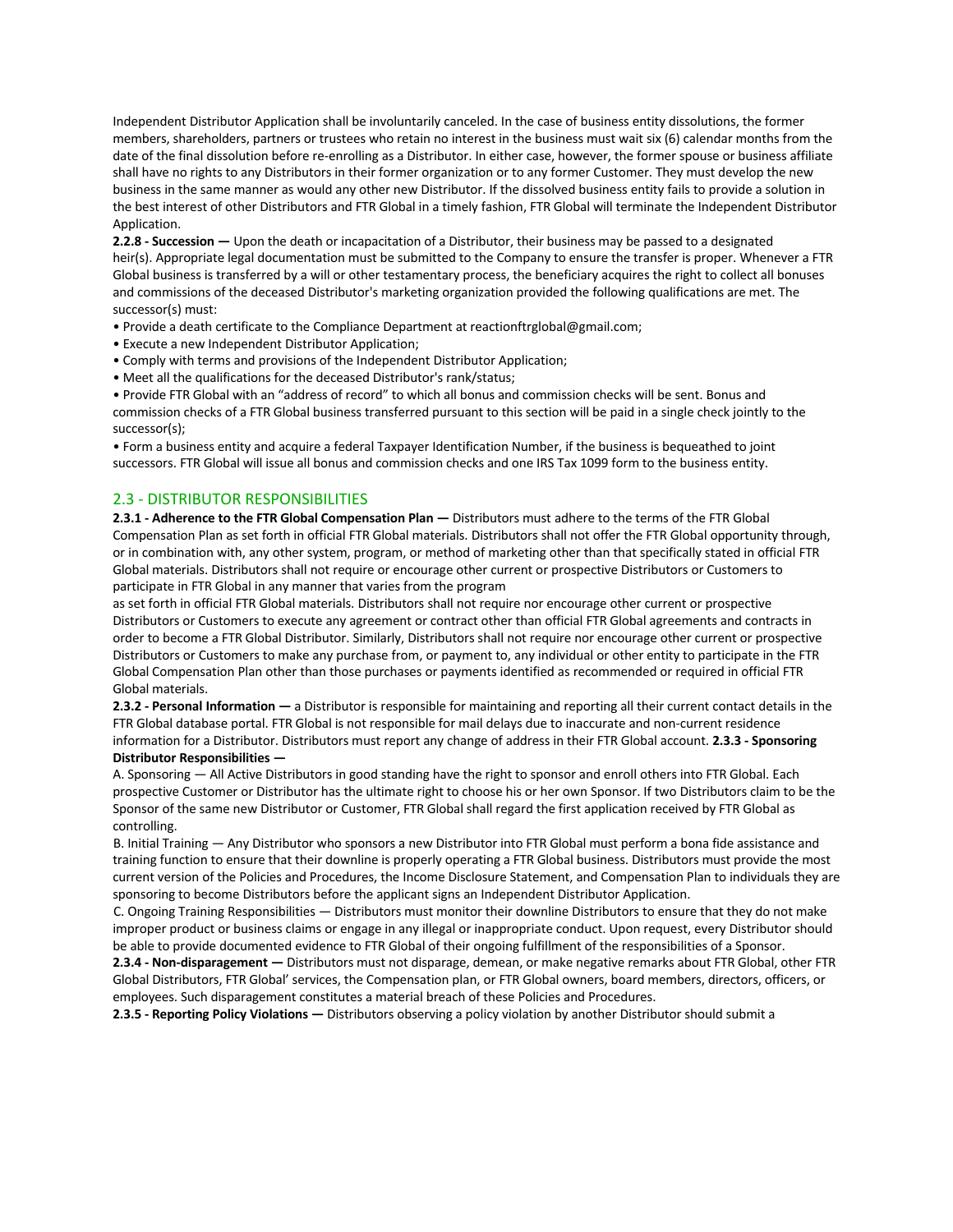written report o the violation directly to the attention of the FTR Global Compliance department at reactionftrglobal@gmail.com, complete with all supporting evidence and pertinent information. It is important to understand that submitted information will be kept confidential.

**2.3.6 - The Data Management Rule —** The Data Management Rule is intended to protect the Line of Sponsorship (LOS) for the benefit of all Distributors, as well as FTR Global. LOS information, compiled by FTR Global, is information that discloses or relates to all or part of the specific arrangement of sponsorship within the FTR Global business, including, without limitation, Distributor lists, sponsorship trees, and all Distributor information generated therefrom, in its present and future forms. The FTR Global LOS, constitutes a commercially advantageous, unique, and proprietary trade secret

(proprietary information), which is confidential information. FTR Global is the exclusive owner of all proprietary information, which is derived, compiled, configured, and maintained through the expenditure of considerable time, effort, and resources by FTR Global and its Distributors. Through this rule, Distributors are granted a personal, non-exclusive, non-transferable, and revocable right by FTR Global to use the proprietary information only as necessary to facilitate their business as contemplated under these Policies and Procedures. FTR Global reserves the right to deny or revoke this right, upon reasonable notice to the Distributor stating the reason(s) for such denial or revocation, whenever, in the reasonable opinion of FTR Global, such is necessary to protect the confidentiality or value of proprietary information. All Distributors shall maintain proprietary information in strictest confidence and shall take all reasonable steps and appropriate measures to safeguard proprietary information and maintain the confidentiality thereof.

**2.3.7 - Cancellation of a Distributor Position —** A Distributor may cancel their membership at any time and for any reason. A request to cancel must be submitted in writing to FTR Global at its principal business address, or via email to Distributor Support at reactionftrglobal@gmail.com. The written notice must include the Distributor's printed name, address, and appropriate identification number and must be sent from the email address we have on file for the Distributor (See Section 8 for details on the Effects of Cancellation). A Distributor whose Independent Distributor Application is canceled shall receive commissions and bonuses only for the last full pay period he or she worked prior to cancellation (less any amounts withheld during an investigation preceding an involuntary cancellation). A Distributor who cancels their Distributor membership within seven (7) days of enrollment may return unused products that are unopened and in resalable condition from the Sapphire, Ruby, or Emerald kits. A refund will be issued for the value of the Business Opportunity (\$24.99) and the value of unused and salable products. Please see Section 5.9 for details on FTR Global' Return/Refund Policy.

#### 2.4 - PROHIBITED DISTRIBUTOR PRACTICES

**2.4.1 - Claims and Representations —** Distributors shall not make any statements or representations regarding FTR Global' services and/or products other than those provided in these Policies and Procedures and other printed material provided by FTR Global. Governmental and regulatory authorities do not endorse or approve network or multi-level marketing (MLM) companies, their products or services, or their compensation plan. Distributors shall not claim that any government or regulatory authority endorses or approves FTR Global, its products, or services to prospective Distributors or Customers. Prohibited claims include, but are not limited to the following:

A. Income Claims — Distributors shall not make a claim or inference as to what may be earned. Distributors achieve incomes and lifestyles across a wide spectrum. Examples featured in FTR Global marketing materials are not necessarily typical or average, nor do they represent a guarantee of an Distributor's personal results. Some examples are those individuals within the top 1% of all Distributors. As with any lifestyle opportunity, financial success with FTR Global depends largely on individual skills, motivation, effort, and market conditions.

B. Medical and Health Claims — A Distributor may not make claims that FTR Global products have therapeutic or curative properties except those contained in official FTR Global literature. In particular, a Distributor may not make any claim that FTR Global products are useful in the diagnosis, cure, treatment, mitigation, or prevention of any diseases. Such statements can be perceived as medical or drug claims. Not only would such claims breach the Independent Distributor Application, but they also would violate the federal and state laws and regulations of the jurisdictions in which FTR Global operates.

C. Indemnification — A Distributor is fully responsible for all of his/her verbal and/or written statements made regarding FTR Global services and the Compensation Plan, which are not expressly contained in official FTR Global materials. Distributors agree to indemnify FTR Global and hold it harmless from any and all liability including judgments, civil penalties, refunds, attorney fees, court costs, or lost business incurred by FTR Global as a result of the Distributor's unauthorized representations or actions. This provision shall survive the cancellation of the Independent Distributor Application.

**2.4.2 - Personal Information —** To protect the integrity of all marketing organizations and safeguard the hard work of all Distributors, FTR Global strictly prohibits changes in sponsorship except for in extreme circumstances. If a Distributor feels a change in sponsorship is warranted, the request must be made by submitting a completed Sponsor Change Request Form within a seven (7) day period from the date of enrollment and must contain the signature of the current sponsor. Upon receipt, compliance will investigate fully.

**2.4.3 - Cross-group Sponsoring —** During the term of this Agreement, actual or attempted cross-group sponsoring is strictly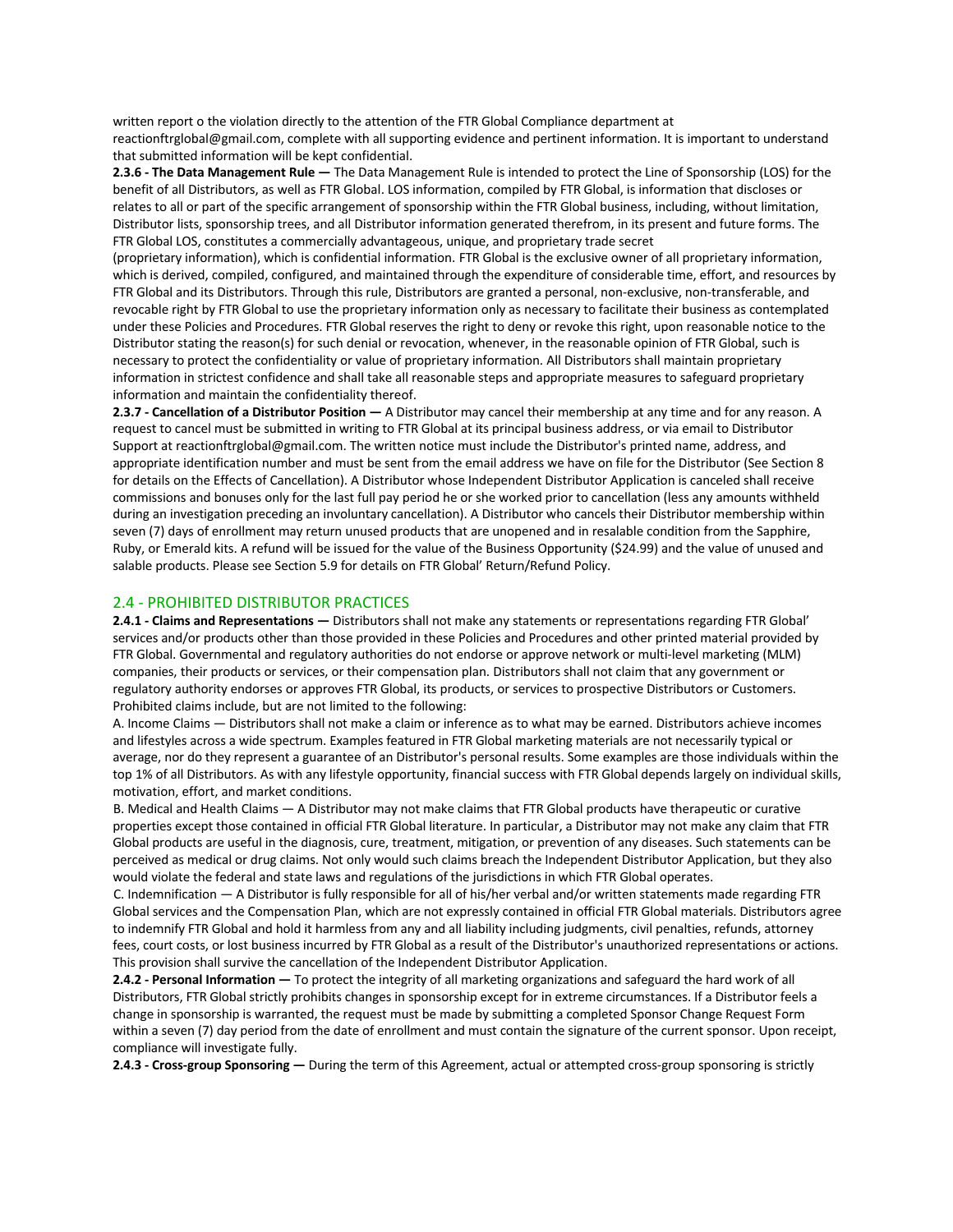prohibited. "Cross-group sponsoring" is defined as the inducement, solicitation, enrollment, or effort to influence a Distributor to abandon a position under one sponsor in favor of a position under another sponsor. The use of a sponsor's or relative's name, trade names, DBAs, assumed names, corporations, partnerships, trusts, Federal Tax Identification Numbers or fictitious identification numbers to circumvent this policy is prohibited.

**2.4.3.1 -** Distributors may not hold non-FTR Global related meetings with Distributors from another organization unless it is a meeting that has been authorized or organized by the Corporate office.

**2.4.3.2 -** Distributors are strictly prohibited from meeting privately with cross-line Distributors without the presence of the common upline present, either in person or by telephone.

**2.4.4 - Non-solicitation —** Following the cancellation or termination of an Independent Distributor Application, whether voluntary or involuntary, and regardless of the reason for the cancellation or termination, it is strictly prohibited for the former Distributor to contact, solicit, or recruit any Distributor for any competing activities for a period of two (2) calendar years after the cancellation or termination of the Independent Distributor Application. Notwithstanding these prohibitions, this section does not apply to a family member that the former Distributor personally sponsored. Solicit means taking any direct or indirect action to entreat, entice, or persuade a FTR Global employee or Distributor to leave FTR Global and/or to join another organization, whether orally, in writing (including e-mail and text messages), or via social media (including Facebook, Twitter, LinkedIn, YouTube, Instagram, Internet blogs, etc.). FTR Global reserves the right to seek appropriate remedies against Distributors who engage in these activities including legal action where appropriate. Where there is reasonable proof that a Distributor is soliciting or recruiting another Distributor into another MLM opportunity, whom they did not sponsor, the offending Distributor's account will be immediately suspended pending an investigation. If the investigation confirms the allegations, the offending Distributor will be immediately terminated from FTR Global.

**2.4.5 - Sale of Competing Goods or Services —** During this agreement and for six (6) months thereafter, Distributors are prohibited from promoting a competing business opportunity, product, or service. A competing business opportunity, product, or service includes any direct selling, network, affiliate marketing, or business opportunities.

**2.4.6 - Co-mingling FTR Global with Another Enterprise, Product, or Activity —** Distributors are prohibited from mixing the FTR Global opportunity or products with another business opportunity, product, service, or activity. Distributors are strictly prohibited from using the FTR Global network to promote any type of business other than the FTR Global business.

**2.4.7 - Targeting Other Direct Sellers —** FTR Global operates with the highest level of integrity and expects its Distributors to conduct themselves accordingly. Should Distributors engage in solicitation and/or enticement of members of another direct sales company to sell or distribute FTR Global services, they bear the risk of being sued by the other direct sales company. If any lawsuit, arbitration, or mediation is brought against a Distributor alleging that they engaged in inappropriate recruiting activity of its sales force or Customers, FTR Global will not pay any of Distributor's defense costs or legal fees, nor will FTR Global indemnify the Distributor for any judgment, award, or settlement.

**2.4.7.1 - Distributors from other Direct Selling or MLM Companies —** Individuals are free to enroll with FTR Global provided they do not have Legal Obligations or otherwise, which would prohibit them from joining as a FTR Global Independent Distributor. Distributors should honor and respect any Legal Obligations that they have with any other Direct Selling or MLM company with whom they may have previously been associated.

**2.4.8 - Bonus Buying —** Bonus buying is strictly prohibited. Bonus buying includes:

A. The enrollment of individuals or entities without the knowledge of and/or execution of an Independent Distributor Application by such individuals or entities;

B. The fraudulent enrollment of an individual or entity as a Distributor or Customer;

C. The enrollment or attempted enrollment of non-existent individuals or entities as Distributors or Customers ("phantoms"); D. Purchasing FTR Global services on behalf of another Distributor or Customer, or under another Distributor's or Customer's ID number to qualify for commissions or bonuses; and/or

E. "Gifting" new Distributors or Customers to another Distributor for the purpose of triggering bonuses;

F. Any other mechanism or means to qualify for rank advancement, incentives, prizes, commissions, or bonuses that is not driven by bona fide product or service purchases by end user consumers. Such activity is unethical and unacceptable behavior which is a punishable violation subject to corrective action up to and including the termination of each Distributor position directly involved.

**2.4.9 - Stockpiling Prohibited —** The success of the Company depends on sales to the ultimate consumer and all forms of stockpiling is strictly prohibited including, but not limited to, purchases of products primarily for purposes of qualifying for additional compensation. FTR Global recognizes that Distributor may purchase products for the Distributor's own use, however, FTR Global strictly prohibits the purchase of products in unreasonable amounts in an attempt to qualify for advancement in the Compensation Plan.

#### 3. BONUS & COMMISSIONS

In order to qualify to receive commissions and bonuses, a Distributor must be active, in good standing, and comply with the terms of the Agreement and these Policies and Procedures. A Distributor will qualify to receive commissions and bonuses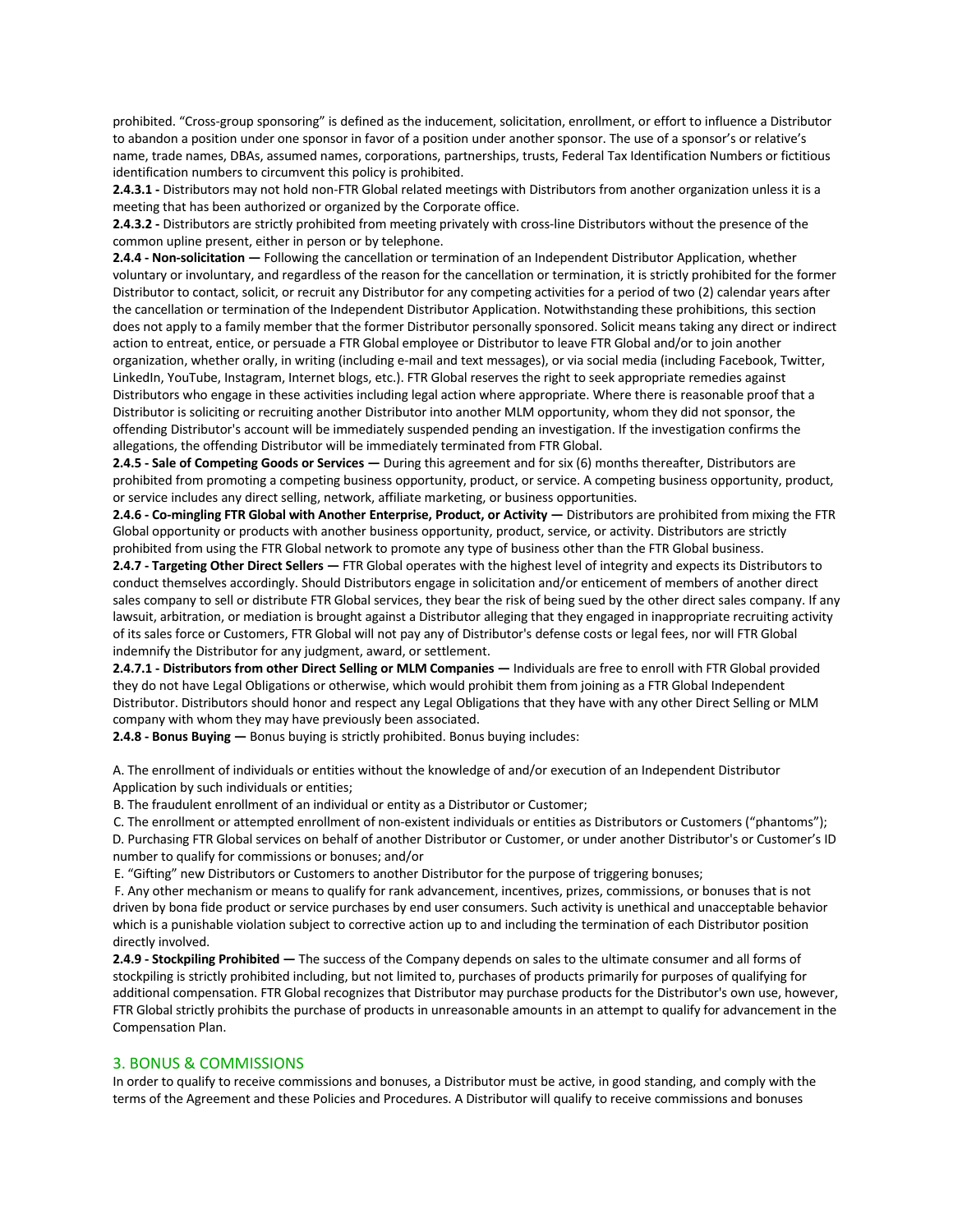based on the compensation plan requirements. A Distributor is not required to maintain a personal membership, or make product purchases in order to earn commissions, but may do so if desired for purposes of this section.

## 3.1 - COMMISSION & BONUS PAYOUT

Commissions and bonuses are paid on weekly and monthly basis, depending on the type of payment method instituted. Please refer to the FTR Global Compensation Plan in your FTR Global portal for details.

#### 3.2 – Vehicle Bonus

In order to receive the full Vehicle Bonus for which the Distributor has qualified, the Distributor must send in a picture of themselves with their Reaction® decaled Vehicle, by the end of the 2nd month of qualification to Distributor Support at reactionftrglobal@gmail.com. If FTR Global does not receive a picture of the Distributor with their FTR Global decaled Vehicle quarterly, FTR Global will not pay the full Vehicle bonus for which the Distributor qualifies, however will pay one-half (½) of the normal payment.

#### 3.3 - ERRORS OR QUESTIONS

If a Distributor has questions about or believes any errors have been made regarding commissions, bonuses, Downline Activity Reports, or charges, the Distributor must notify FTR Global in writing within thirty (30) days of the date of the purported error or incident in question. FTR Global will not be responsible for any errors, omissions, or problems not reported to FTR Global within thirty (30) days.

#### 3.4 - REPORTS

All information provided by FTR Global including, but not limited to personal sales volume (or any part thereof) and downline sponsoring activity is believed to be accurate and reliable. Nevertheless, due to various factors, including, but not limited to the inherent possibility of human and mechanical error; the accuracy, completeness, and timeliness of orders; denial of credit cards, and reports provided in the Distributor's FTR Global portal may be delayed from time to time. FTR Global is committed to providing Distributors with accurate and reliable information so that a Distributor can successfully run their business. In the event a Distributor finds an error or experiences a delay in accessing timely information, the Distributor should contact Distributor Support via email to reactionftrglobal@gmail.com.

## 4. SALES & MARKETING

#### 4.1 - PRE-APPROVED MARKETING TOOLS

FTR Global strives to provide our Distributors with the tools they need to market and promote their business effectively. FTR Global encourages Distributors to use the pre-approved marketing tools that are available in their FTR Global portal, found under "Resources." Distributors are also encouraged to use the tools in their FTR Global portal as their main marketing method. At times, Distributors request permission to create their own marketing tools and materials. For those occasions, we have created the following policies to protect both the FTR Global brand and trademarks, as well as ensure Distributors do not make claims that misrepresent FTR Global, the products, the business, and income potential.

## 4.2 - MARKETING & PROMOTIONAL ITEMS

Distributors are allowed to create personal marketing materials using the pre-approved marketing tools found in the FTR Global portal. Any marketing materials that are not pre-approved must include the words "FTR Global Independent Distributor" to make clear that the material belongs to the Distributor and not FTR Global. All independently created materials must be approved by the Compliance Department. Before disseminating, distributing, printing, etc. Distributors must submit a "proof" of the material they want to produce and submit to reactionftrglobal@gmail.com. FTR Global is not responsible for any costs incurred by a Distributor if materials have already been produced and approval is denied. Apart from the pre-approved marketing tools available in the FTR Global portal, merchandise that can be purchased on FTR Global Shop. Distributors are prohibited from using FTR Global, ReAction®, Feel the ReAction! ™ trade names and/or trademarks on promotional items including, but not limited to: apparel (t-shirts, hats, other clothing), promotional items (pens, decals, car window shields, etc.), advertising (TV, radio, Internet), print tools (flyers, postcards, banners, brochures, etc.), website domains, website systems (replicable websites, training, etc.), mobile applications and other forms of display that promote FTR Global, the products, or the opportunity.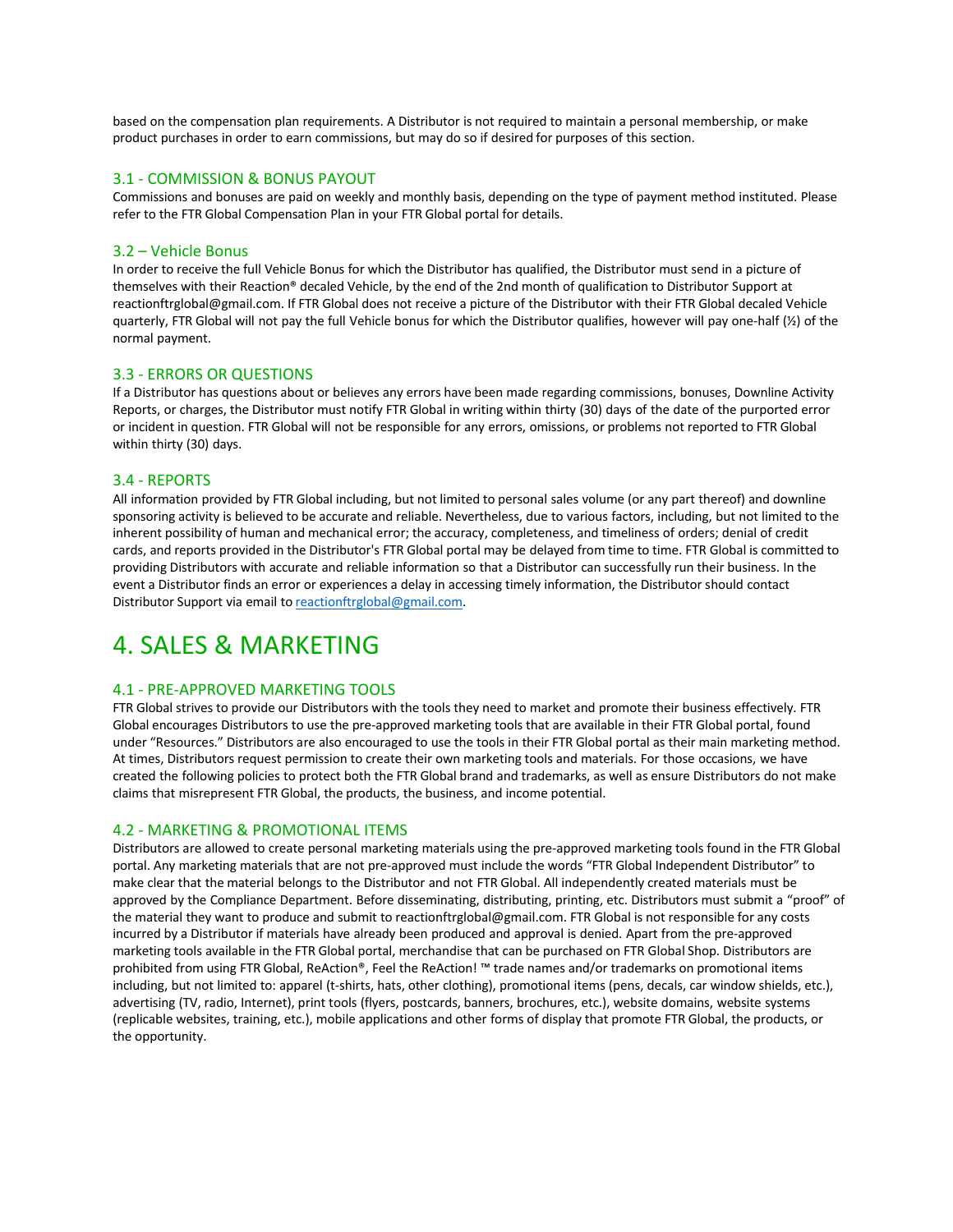## 4.3 - INDEPENDENT MARKETING MATERIALS OR SERVICES

The intent behind Distributor-produced materials should be to support the building of their FTR Global business. Distributors should not be in the business of soliciting other Distributors to buy independent products or services. Distributors may not sell independent products or services on FTR Global-promoted websites, at Company-sponsored events, on Facebook, Instagram, or other social media sites or community forums where the FTR Global community has a presence. This includes marketing services that target Distributors.

## 4.4 - EDUCATIONAL MATERIALS

FTR Global marketing materials may not be duplicated or reproduced. This includes manuals, audio CDs, DVDs, brochures, business cards, websites, web videos, etc. Reproduction of unapproved Company developed materials for personal use or resale profit will not be tolerated and can result in termination and/or additional liability.

#### 4.5 - ADVERTISING & MEDIA

Advertising, including radio, TV, internet banner ads, and othertypes of marketing tools that mention FTR Global products or opportunity, must follow the requirements in Section 4.2.

**4.5.1 - Media Inquiries —** Distributors must not initiate any interaction with the media or attempt to respond to media inquiries regarding FTR Global, its services, or their Independent FTR Global business. All inquiries by any type of media must be immediately referred to FTR Global' Compliance department at reactionftrglobal@gmail.com. This policy is designed to ensure that accurate and consistent information is provided to the public, as well as a proper public image.

**4.5.2 - Media Advertising and Interviews —** Distributors may not hold an interview on radio, television, or other media without written approval from FTR Global. All requests to interview or advertise on the television, radio, or other types of media must be sent in writing to the Compliance Department at reactionftrglobal@gmail.com

**4.5.3 - Advertising and Marketing Violations - Indemnification—** A Distributor who uses unapproved marketing materials assumes all liability for any claims that may violate FTC or FDA regulations. Distributors who violate this policy can also be held responsible for any potential revenue loss, legal fees or other Company losses that may result from their violation.

#### 4.6 - SOCIAL MEDIA

Social media is a large part of the FTR Global culture and Distributors may use social networking websites (Facebook, LinkedIn, Twitter, Instagram, blogs, forums, and other social shared interest sites) to share information about the FTR Global product, services, mission and business opportunity. Distributors must ensure that all social media pages, links, blogs, etc., are properly identified as being operated by a Distributor in order to avoid confusion that the page is a FTR Global site, or that it is FTR Global sponsored or endorsed. Distributors who participate in social media communities must avoid inappropriate conversations, comments, images, video, audio, applications or any other adult, profane, discriminatory, or vulgar content. The determination of what is inappropriate is at the sole discretion of FTR Global and offending Distributors will be subject to disciplinary action and/or termination. It is prohibited for Distributors to make medical or health claims on a social media page that is used to promote the Distributor's FTR Global business. In particular, a Distributor may not make any claim that FTR Global products are useful in the diagnosis, cure, treatment, mitigation, or prevention of any diseases. Such statements can be perceived as medical or drug claims. Further, Distributors must not share third party articles on their social media pages used to promote the Distributor's business, which make medical or health claims. Not only would such claims breach the terms and conditions of the Independent Distributor Application and these Policies, but they also would breach the laws and regulations of the jurisdictions in which FTR Global operates putting FTR Global at risk. This policy is strictly enforced, and Distributors are expected to immediately remove a non-compliant site at the request of FTR Global. Distributors that create private social media groups are strictly responsible for monitoring all postings made. The administrators of these groups will be held responsible for any inappropriate postings within a private or closed group. Distributors must submit an example of their social media page for review, in writing to the Compliance Department before their page is launched by sending an email to reactionftrglobal@gmail.com. FTR Global is not responsible for any costs incurred by the Distributor for pages that must be corrected or edited upon the request by the Compliance Department.

#### 4.7 - WEB POLICY

If a Distributor desires to utilize an internet web page to promote his or her business, he/she may do so through the replicated website FTR Global offers or an approved independently created website.

**4.7.1 - General —** It is the Distributor's obligation to ensure that online marketing activities are truthful, are not deceptive and do not mislead Distributors or Customers in any way. Websites and web promotion activities and tactics that mislead or are deceptive, regardless of intent, as determined by and at the sole discretion of FTR Global, are prohibited. This may include representation in any manner that you are an authorized representative for FTR Global, spam linking (or blog spam), unethical search engine optimization (SEO) tactics, misleading clickthrough ads (i.e. displaying the URL of a PPC campaign appearing to resolve to an official FTR Global Corporate Site when it goes elsewhere), unapproved banner ads,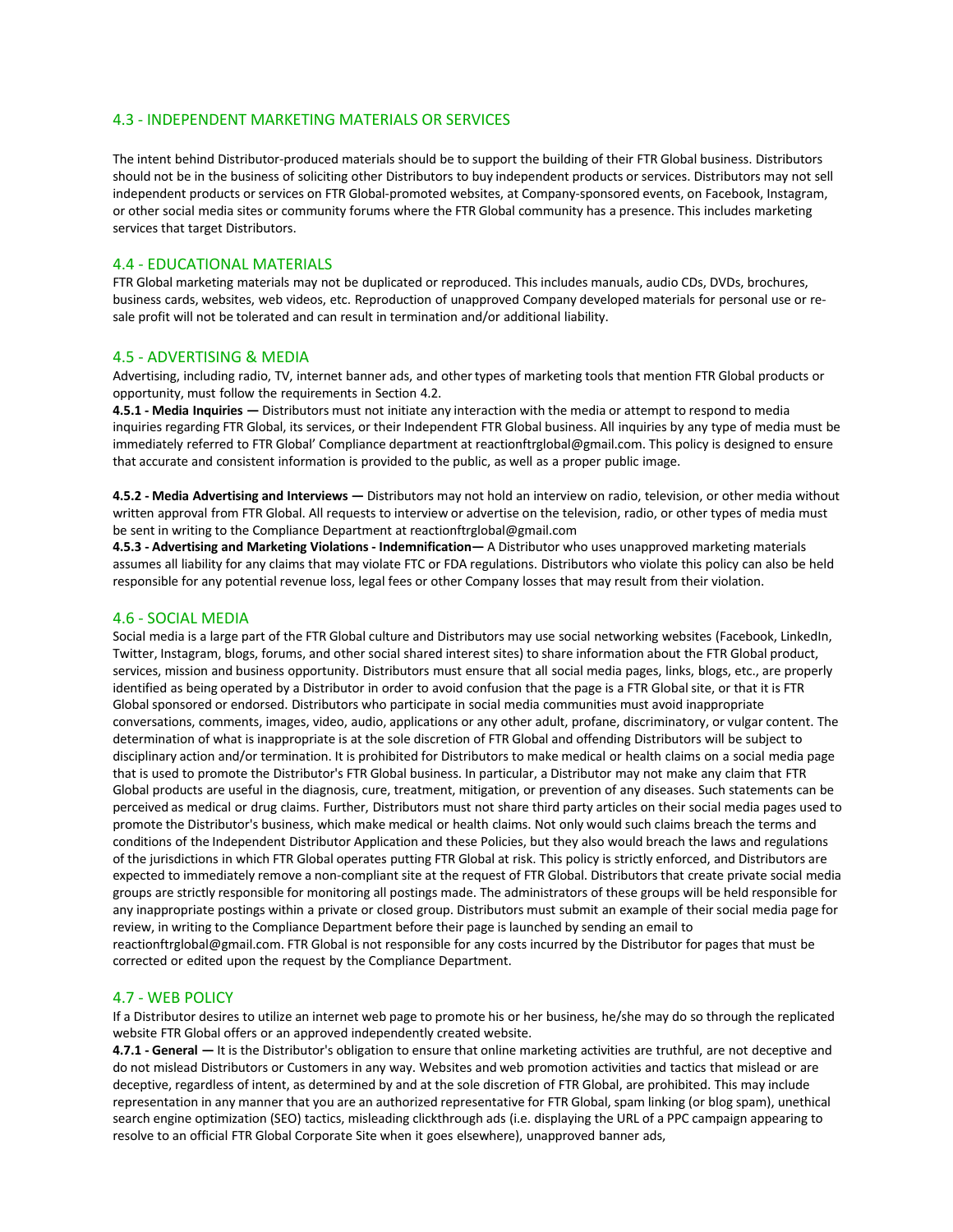and unauthorized press releases. FTR Global will be the sole determinant of truthfulness as to whether specific activities are misleading or deceptive.

**4.7.2- Domain Names, Email Addresses and Online Aliases—** Distributors cannot use or register domain names, email addresses, and/or online aliases that use FTR Global or FTR Global product names. FTR Global and its products are registered trademarks and unauthorized use is an infringement of our rights. Further, doing so could cause confusion, or may be misleading or deceptive, and leads individuals to believe or assume the communication is from or is the property of FTR Global. FTR Global, at its sole discretion, will decide what could cause confusion, mislead, or be considered deceptive. If you have a question whether your chosen name or address is acceptable, you may submit it in writing to reactionftrglobal@gmail.com for review before using it. FTR Global is not responsible for any loss a Distributor may incur should FTR Global demand that the Distributor stop using any infringing information. Examples of the improper use include but are not limited to: FTRGlobal@ msn.com; www.FTRGlobalDirect.com;

www.facebook.com/ReAction or derivatives as described herein.

**4.7.3 - Approved Distributor Websites —** The term "Distributor website" refers to the Distributor website offered by FTR Global or an approved external website that a Distributor creates (See Section 4.7.9 for details). The term "Social Media" website refers to any site that is not specifically prohibited within the policy and the terms and conditions of the Independent Distributor Application, such as Facebook.com, Instagram.com, Twitter.com, YouTube.com, personal blogs, or other personal websites.

**4.7.4 - Online Classifieds —** Distributors may not use online classifieds (including Craigslist) to list, sell, or promote specific FTR Global services. You may use online classifieds (including Craigslist) for prospecting, recruiting, sponsoring, and informing the public about the FTR Global opportunity provided you identify yourself as an independent representative of FTR Global, use approved images and versions of any trademarked logos, and do not use fraudulent or misleading product or income claims. If a link or URL is provided, it must link to the Distributor's website or your Social Media website.

**4.7.5 - Online Retailing —** Approved Distributor websites are intended to provide the Distributors with the tools and means for generating leads, prospecting business, communicating with others, selling products and services, and otherwise advancing your FTR Global business. Distributors may not sell FTR Global services on any other online retail store or ecommerce site, nor may you enlist or knowingly allow a third party (Customer) to sell FTR Global products on any online retail store or ecommerce site including, but not limited to, Amazon, eBay, Alibaba, etc. Selling on auction sites and online ecommerce sites creates an unfair advantage to other Distributors. This is strictly forbidden and Distributors that violate this policy will be subject to corrective action including suspension of their account and termination of their FTR Global business. If a Distributor uses social media to promote FTR Global, the Distributor must provide approved FTR Global links to the Distributor's replicated website for sales and order processing. All online sales of FTR Global products must take place and be produced through the Distributor replicated website (or Corporate site).

**4.7.6 - Banner Advertising —** A Distributor may place banner advertisements on a website provided the Distributor uses FTR Global approved templates and images. All banner advertisements must link to the Distributor's website. A Distributor may not use blind ads or web pages that make non-compliant product or income claims that are ultimately associated with FTR Global products or the FTR Global business opportunity.

**4.7.7 - Spam Linking —** Spam linking is defined as "multiple consecutive submissions of the same or similar content into blogs, wikis, guest books, websites or other publicly accessible online discussion boards or forums" and is prohibited. This includes blog spamming, blog comment spamming, and/or spamdexing. Any comments a Distributor makes on blogs, forums, guest books, etc., must be unique, informative, and relevant.

**4.7.8 - Sponsored Links / Pay-Per-Click (PPC) Ads —** Sponsored links or pay-per-click ads (PPC) are acceptable. The destination URL must be to your Distributor website. The display URL must also be to the Distributor's website and must not portray any URL that could lead the user to assume they are being led to a FTR Global Corporate site or be inappropriate or misleading in any way.

**4.7.9 - External Websites —** External websites are websites that a Distributor creates independently. Distributors may use external websites to promote your FTR Global business and the FTR Global opportunity. If a Distributor wishes to use an external website, the Distributor must submit a request to the Compliance department for approval at

reactionftrglobal@gmail.com. The request must include the website URL, name of the website, and examples of the non-FTR Global provided site pages before the website is launched. To be approved, it must follow the guidelines below:

1. Website must clearly identify the FTR Global Independent Distributor by name and Distributor ID.

2. Products cannot be sold under the MSRP; this includes offering specials or discounts which reduce the MSRP.

3. Use only approved images and wording authorized by FTR Global; and

4. Use approved branding, trademark, and images described in this document.

Distributors are solely responsible and liable for the website content, messaging, claims, and information found on their site and must ensure that the website appropriately represents and enhances the FTR Global brand. Distributor websites must not contain disingenuous pop-up ads, promotions, or malicious code. Distributors must modify the website to comply with current or future FTR Global policies at the request of the Compliance Department. Distributors that maintain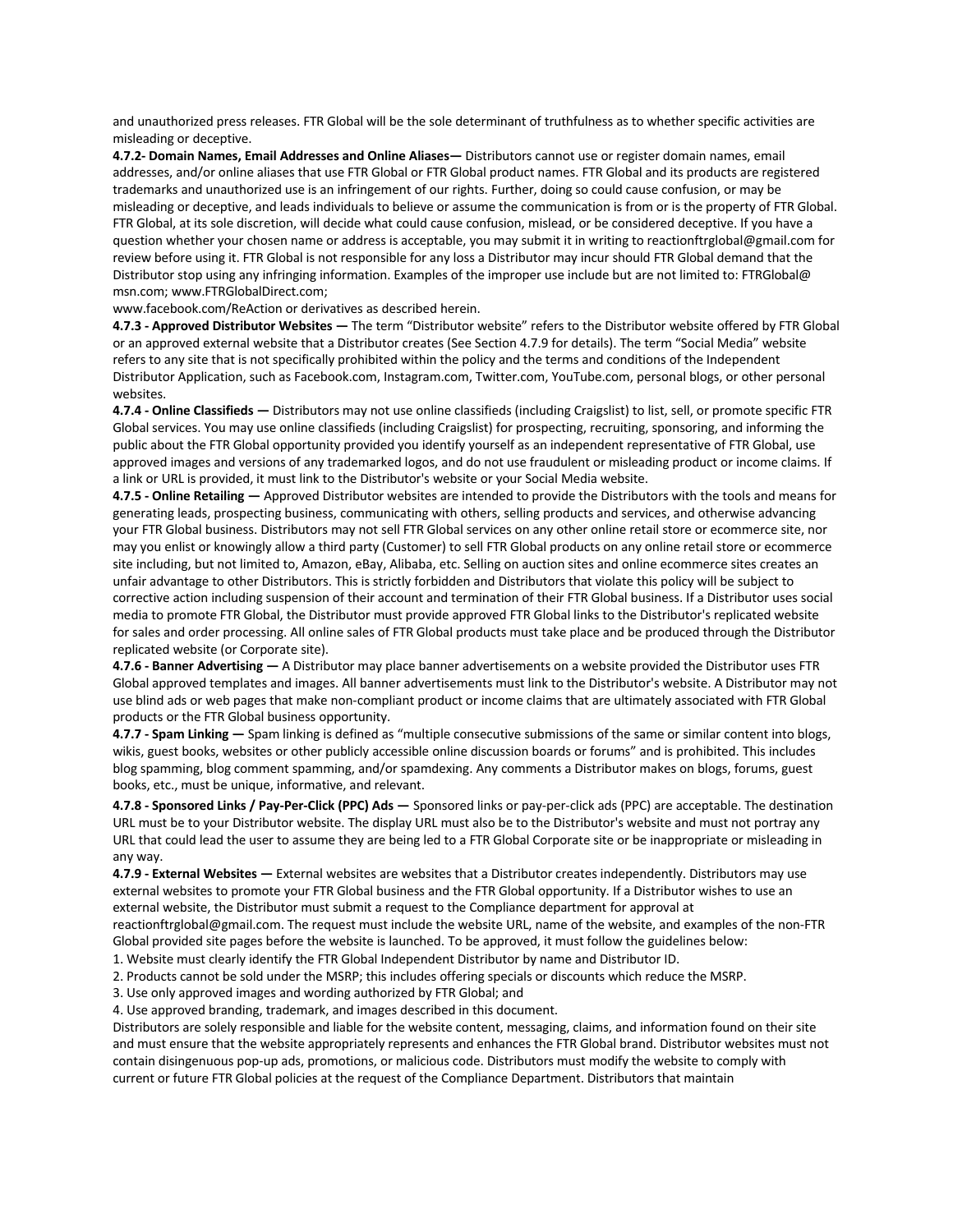websites in violation of this policy are subject to corrective action. See Section 7 for detailed information on policy violations and corrective action.

**4.7.10 - Advertised Price —** Distributors must advertise all FTR Global products and services at the Manufactured Suggest Price ("MSP") or above. Distributors may not offer special enticement advertising; this includes, but is not limited to, offers of free membership, by one get one, or other such offers that grant advantages beyond those available through FTR Global. **4.7.11 - Generic Business Advertisements —** Distributors advertising the FTR Global opportunity via a newspaper or other advertising venues, must abide by the following rules:

A. Advertisements may not imply that the FTR Global opportunity is employment of any kind including, but not limited to salaried positions, management positions, hourly wages, full or part-time employment, or guaranteed incomes. The FTR Global opportunity is not a job and may not be presented as such. Terms such as "manager trainee," "management positions available," "travel provided," "call for interview," "positions available," "now hiring," and other misleading statements are prohibited;

B. Distributors may not imply or promote specific income and any references to compensation must use the word "commissions" to indicate the independent contractor status of Distributors.

C. Advertisements must clearly identify that the ad is for a FTR Global Independent Distributor and is not a corporate sponsored ad. Distributors must include their name and FTR Global Rep ID# in the ad. Any requests for variances from the above rules must be submitted to FTR Global and approved in writing prior to publication. FTR Global is not responsible for any costs incurred by the Distributor for publishing a non-compliant advertisement that must be removed if the Distributor did not obtain prior authorization. Please direct any inquiries to reactionftrglobal@gmail.com.

#### 4.8 - RETAIL SALES

FTR Global has chosen a Direct Sales/Network Marketing model. Distributors are expected to rely on networking to sell product and recruit new Distributors pursuant to the following policies herein.

**4.8.1 - Public Retail Venue —** Distributors shall not advertise, store or sell FTR Global products in public retail establishments including, but not limited to health food stores, drug stores, pharmacies, grocery stores, flea markets, chain stores, shopping malls, or any other similar establishments in which the primary function is the retail sale of products rather than professional services. Sales are permitted in small, non-chain stores that are independently owned.

**4.8.2 - Private Retail Venue —** FTR Global promotional materials and products may be displayed in the interior of private or restricted access offices, business, private associations, fitness clubs, and other establishments into which the general public is not allowed except by appointment or membership and in which the primary trade is the sale of professional services, not products.

#### 4.9 - TRADE SHOWS

Distributors may market the FTR Global opportunity and display and sell FTR Global products at trade shows. A Distributor must notify FTR Global of their participation in trades shows via the Trade Show Registration tool. A FTR Global Distributor may not represent any other companies or products at the trade show for which they are registered, whether or not the company competes with FTR Global. Distributors may display and distribute FTR Global produced marketing materials. Use of non-FTR Global marketing materials must be approved no later than three (3) weeks in advance of the trade show. It is strictly prohibited to use independently made marketing materials which have not been approved in advance. FTR Global Distributors can only register one (1) time for a given trade show. It is strictly prohibited to participate in a trade show under more than one name. This includes, but is not limited to, a spouse's name, a business name, a business partner's name, or otherwise. This is not only unethical and deceptive, but it dilutes the business opportunity for other FTR Global Distributors who may be participating in the same trade show. To register, visit www.feelthereactionglobal.com/tradeshows. Trade shows are regulated and organized independently at the city, state, county, and state levels; therefore, it is impossible for FTR Global to know the requirements and limitations for each trade show. If the venue permits, there may be more than one FTR Global Distributor registered to participate in the same show. FTR Global Distributors are responsible for knowing the registration rules for the respective trade shows in which they plan to participate and determining whether it makes sense to do so. FTR Global does not oversee the registrations and will not intervene with double-booked shows unless there is a clear policy violation. In the event the Compliance department receives a complaint about an alleged policy violation, the Compliance team will investigate and take appropriate action, if needed.

## 5. PURCHASE & SALE OF PRODUCTS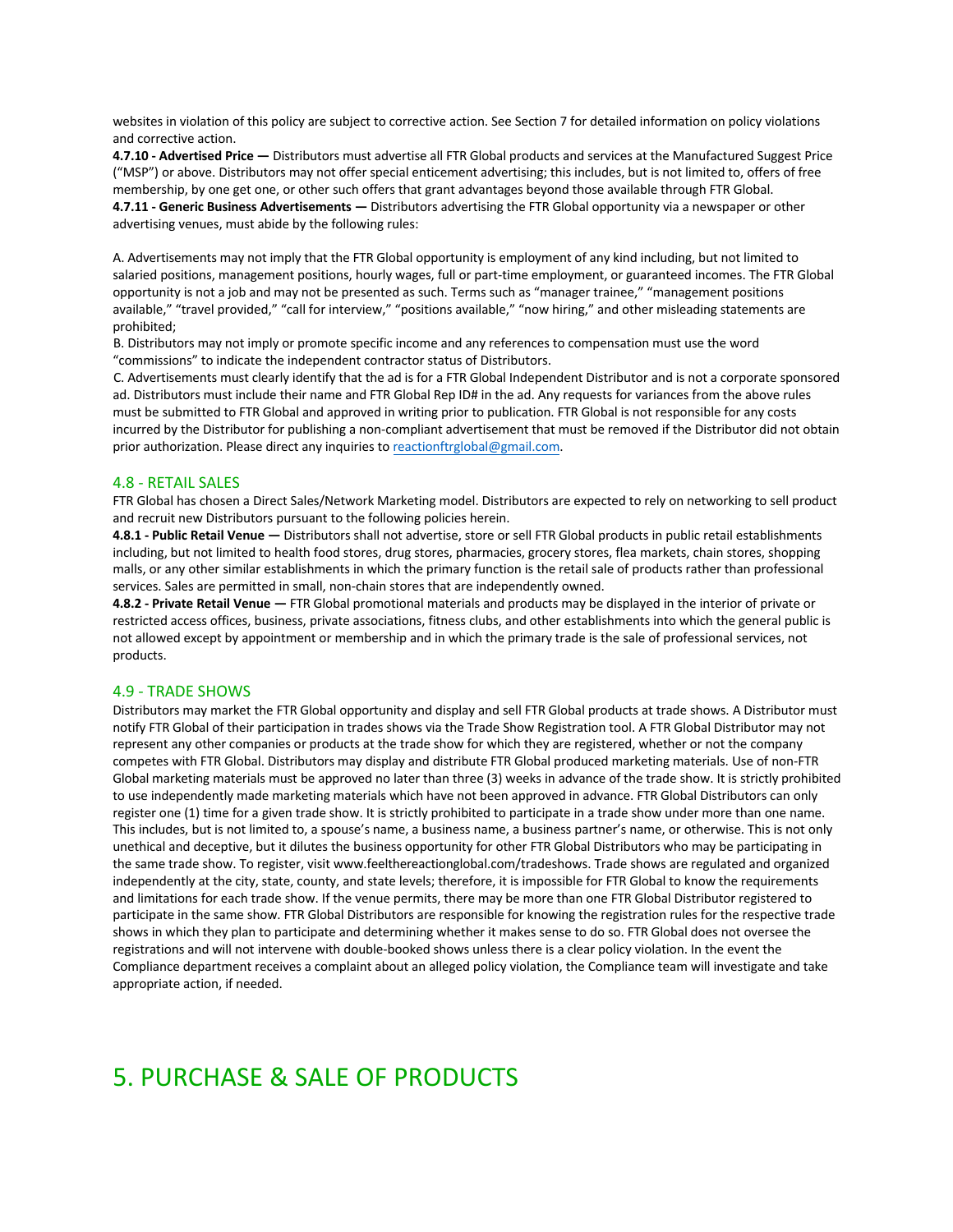A product purchase is required for an applicant to advance in the Compensation Plan. Distributors may purchase products at wholesale prices directly from FTR Global.

#### 5.1 - INDEMNITY

Distributors are responsible for properly educating their customers and ensuring that they provide accurate information about FTR Global products. Each Distributor agrees to hold FTR Global harmless from any claims, damages, expenses, or liabilities arising out of his/her business practices, including attorney fees arising out of actions or conduct in violation of this Agreement.

#### 5.2 - HEALTH INFORMATION DISCLAIMER

FTR Global products have not been evaluated by the Food and Drug Administration and are not intended to diagnose, treat, cure, or prevent any disease or medical conditions. The information on the FTR Global website, marketing materials, product labels or packaging is not intended as medical advice and should not substitute the advice from a healthcare professional. Distributors should consult with their physician or other healthcare provider if they have health related questions before using any of our products or relying on any information, they obtain from the FTR Global website. Distributors should discuss any medications or nutritional supplements they are using with a healthcare provider before using any new medications or supplements. Always review the labels, warnings, and directions included with FTR Global products before using or consuming the product and do not rely solely on the information shown on this website. Distributors are responsible for educating their customers with this information.

## 5.3 - PRODUCT ORDERS

Distributors and Customers can place orders through FTR Global online system or by calling Distributor Support at 888-80REACT. All orders submitted to FTR Global shall include the Independent Distributor's or the Customer's identification number issued by FTR Global so that FTR Global can ensure that we accurately process and ship the order. Failure to provide this information may result in shipping delays. Orders received after 3:00 PM ET will be shipped within three (3) business days. Orders will be processed as received; therefore, if a Distributor feels that they are having a delay on an order they should contact Distributor Support to check on a "delayed order" before submitting another order.

## 5.4 - PRODUCT PURCHASES FROM UPLINE

Independent Distributors may purchase products directly from FTR Global, their Sponsor or upline. However, FTR Global will not award volume nor pay out commissions to the Sponsor or Upline on any products sold directly to the downline purchaser.

#### 5.5 - METHODS OF PAYMENT & DELIVERY

Purchases may be paid by credit or debit cards. FTR Global accepts Mastercard and Visa cards online and will accept American Express. Charges may include shipping & handling fee where applicable. In the event a credit card is declined, the Distributor will be contacted for an alternate form of payment and may be subject to an additional processing fee. Orders will not be shipped without prior payment.

All orders will be shipped within three (3) business days. If an item is temporarily not available ("TNA"), FTR Global will notify the Distributor or Customer. If an item(s) is TNA, the item(s) will be shipped as soon as available and usually within ten (10) days of the date the original order date. A Distributor may request FTR Global to cancel the order as long as the request is received prior to the shipment of the order. Cancellation requests should be sent to Distributor Support at reactionftrglobal@gmail.com. All FTR Global orders are shipped via UPS or USPS. Distributors who prefer expedited shipping must contact Distributor Support at 888-80REACT to place their order and request UPS 3-day, UPS 2-day, or UPS overnight as preferred shipping. Product specials and other variables may delay shipments.

#### 5.6 - SHIPPING DELAYS/ERRONEOUS SHIPMENT/DELIVERY REFUSAL

**5.6.1 - Shipping Delays —** FTR Global tracks all shipments. In the event of a shipping a problem, Distributors should contact Distributor Support immediately at 888-80REACT.

**5.6.2 - Shipping Delays —** If a product is shipped in error by FTR Global, the unordered products may be returned at no cost, provided the Distributor or Customer takes the following steps:

• Distributor or Customer must notify FTR Global within five (5) days of receipt of the order by sending an email to Distributor Support at reactionftrglobal@gmail.com;

• Properly re-pack the products in the original box to prevent damage and enclose the shipping/packing slip before shipping the products back to FTR Global.

**5.6.3 - Delivery Refusal —** Neither a Distributor nor a Customer shall refuse any shipment from FTR Global unless the Distributor or Customer receives prior approval FTR Global. If a Distributor or Customer refuse to accept delivery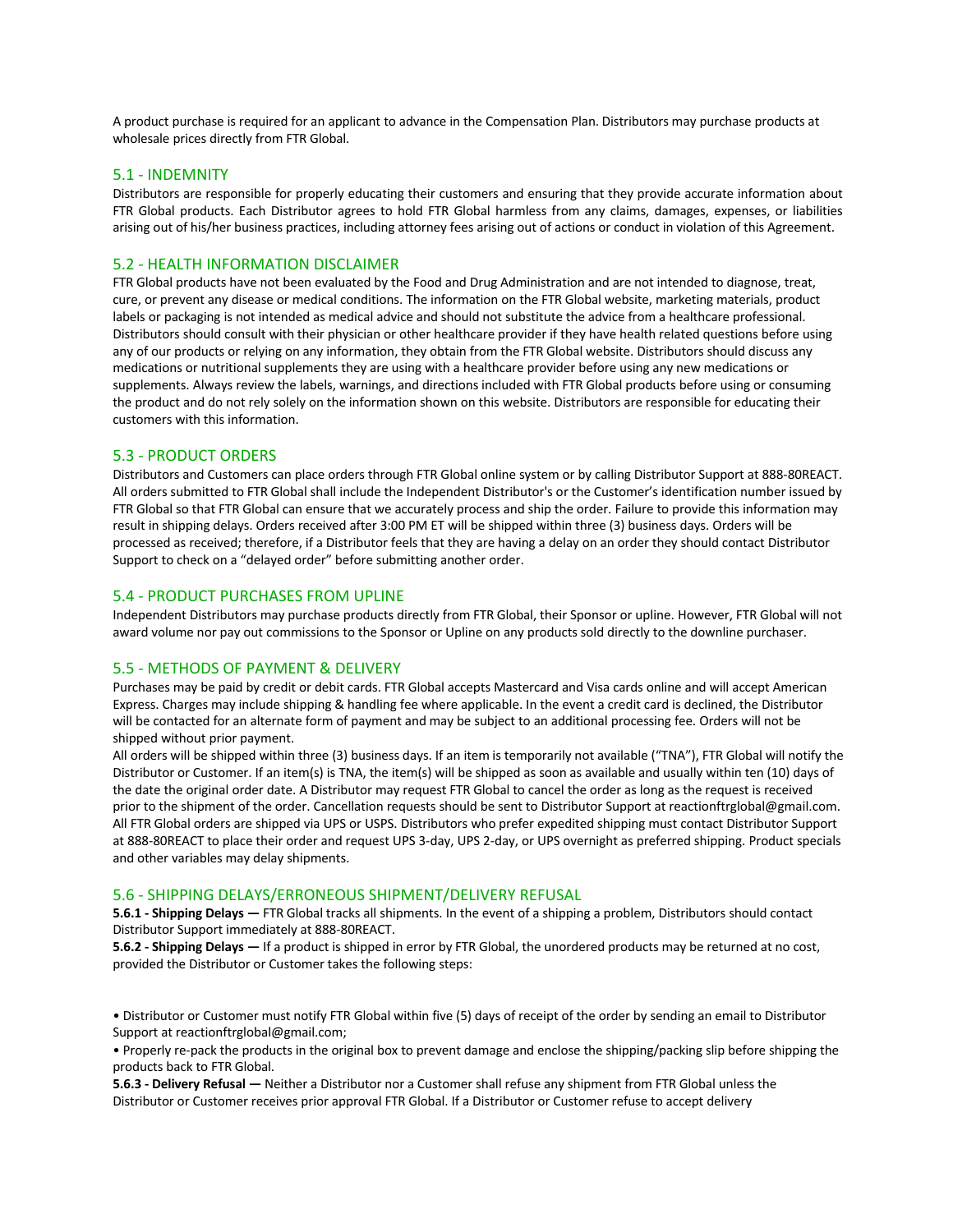from FTR Global and the shipment is returned, the Distributor's status will be suspended pending resolution of the delivery refusal. Unaccepted delivery charges will be debited from the Distributor's account. If FTR Global determines that a valid reason exists for refusing shipment, the suspension will be removed from the Distributor's account.

**5.6.4 - Edibles** — Sales of FTR Global Edible Products are final and non- refundable due to the delicate handmade nature and high melting probability of the products.

**5.6.5 – Where we ship** - FTR Global offers shipping throughout the United States, provided it is permitted and legal to do so, and we ship to150+ countries internationally. FTR Global offers shipments of products on a Not For Resale (NFR) basis in countries where FTR Global is not officially registered, provided it is permitted and legal to do so. Please contact

reactionftrglobal@gmail.com for information on eligible States and Countries where we are actively shipping product. If you happen to live outside of the United States, please note that we cannot guarantee package delivery. **All international orders are done at the risk of the customer**. Packages that get held by Customs is at the responsibility of the Customer. FTR Global is not liable for Duties, Taxes, or other fees required for you to receive your package.

## 5.7 - PRODUCT PRICING

FTR Global products are subject to change without prior notice. The FTR Global Manufactured Suggested Price is the designated value of each FTR Global products. Distributors who purchase products at the wholesale price are expected to use the MSP when selling products for a retail profit. While FTR Global provides an MSP as a guideline, Distributors may sell the products at whatever price they and their Customers may agree upon, as long as the price is not below the Manufactured Suggested Price. **5.7.1 - Preferred Pricing —** Preferred Customers receive discounted pricing when they enroll on Simple Ship to receive their products on a monthly basis. A Preferred Customer must personally opt in to the monthly Simple Ship program. Customers enjoy the convenience and efficiency of a monthly Simple Ship. Preferred Customer orders cannot be paid by or shipped to a FTR Global Independent Distributor for any reason. No exceptions will be made.

**5.7.2 - Invalid Simple Ship Orders —**Invalid orders are those sent in by a Distributor for a Customer that was unknowingly enrolled in Simple Ship, for qualification purposes. Submitting Preferred Customer orders without the Customer's consent is a serious policy violation. Such activity may be considered credit card fraud and/or forgery. FTR Global will investigate all Customer allegations of this kind. If upon investigation, the Compliance Department finds that a Distributor submitted a Preferred Customer order without the Customer's consent, the Distributor will be subject to disciplinary action, including termination.

## 5.8 - SALES TAX

To ensure compliance with the Sales and Use Tax requirement of each state, unless required otherwise by state law, FTR Global may, at its option, collect and remit all applicable sales and use taxes on products, promotional materials and services sold to Independent Distributors and retail Customers based on the MSP of the product. The applicable rate of tax due shall be based on the address to which the product and/or material are shipped. If a Distributor requests a tax-exempt purchase for products for resale (not for personal use), the Distributor shall provide FTR Global with a true and correct copy of a current resale certificate from the applicable state.

## 5.9 – REFUND/RETURN POLICY

FTR Global stands behind all of its product offerings and strives to ensure that every purchase is satisfactory. In the unlikely event that it is not, FTR Global will refund or replace your product according to the following:

**5.9.1 - Distributors —** FTR Global will issue a refund to a Distributor upon request made to FTR Global in writing within thirty (30) days of the purchase date. Distributors must obtain an approved Returned Merchandise Authorization (RMA) from Distributor Support and return the product in resalable condition. Qualified and eligible products shall receive a refund less a 20% restocking fee minus all shipping and handling charges associated with the order.

**5.9.2 - Customers —** If a customer purchases a product through an Distributor's FTR Global-replicated website, they may request a refund from Distributor Support. FTR Global will issue a refund to a customer after receiving a request in writing within thirty (30) days of the purchase date. Customers must obtain an approved Returned Merchandise Authorization (RMA) from Distributor Support and return the in resalable condition. Qualified and eligible products shall receive a refund less a 20% restocking fee minus all shipping and handling charges associated with the order. If the product was purchased directly from an Independent Distributor's private website or in person, the Customer must contact the Distributor for a refund. The Customer will need to return the product and original invoice to the Distributor, who will refund the product purchase price. Distributors are required to provide a refund to any Customer that has purchased product directly from an Distributor's personal stock according to the guidelines within the Policy.

**5.9.3 - Damaged Products/Shipments —** In the event a Distributor or Customer receives damaged product, or product that is in less than commercially reasonable condition, the Distributor or Customer must contact Distributor Support at 888-80REACT within five (5) calendar days of delivery of said products and submit photos of the damaged product to Distributor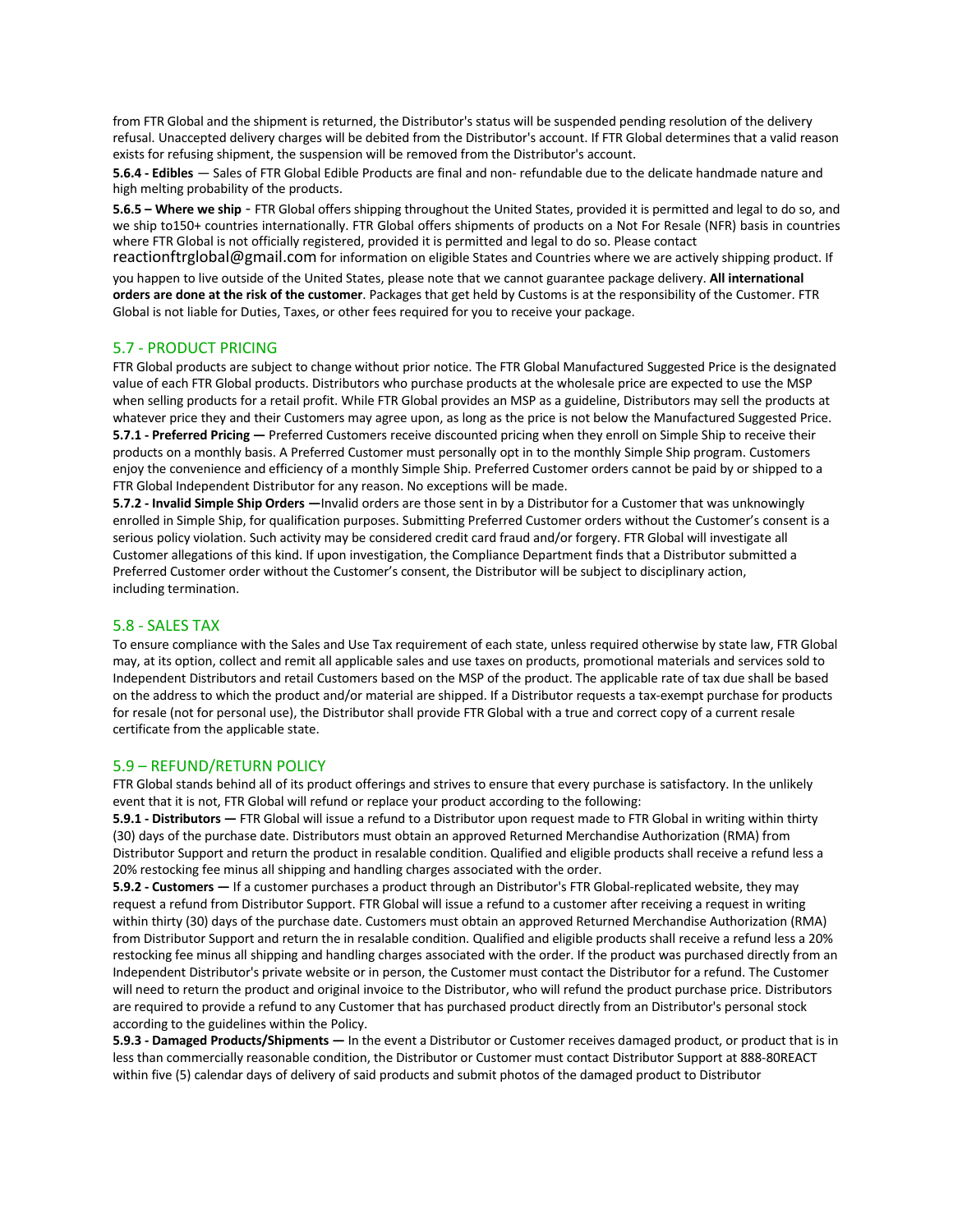Support at reactionftrglobal@gmail.com. Distributor Support will determine, at its sole discretion if the damaged product claim is valid. FTR Global reserves the right to accept or refuse a damaged shipment claim. If FTR Global Support finds that the claim is valid, it will provide a shipping callback tag to the Distributor or Customer. The Distributor or Customer must return the products to FTR Global in the original packaging, along with the packing slip, within thirty (30) days of the date of the claim. The products will not be replaced if returned after thirty (30) days from the date the claim is made. If Distributor Support does not receive acceptable photos of the damaged product within five (5) calendar days, it will not provide a shipping callback tag. It is the responsibility of the Distributor or Customer to act within the time frame listed above. No exceptions will be made.

**5.9.4 - New Distributor Enrollment Packs —** FTR Global will issue a full refund for enrollment packs, less applicable fees, upon written request made to Distributor Support within three (3) business days of initial enrollment date. Requests should be sent to reactionftrglobal@gmail.com. Distributor Support will provide a shipping callback tag to the Distributor. The complete enrollment pack must be returned to FTR Global within seven (7) calendar days of the issuance of the callback tag and must be in resalable condition. Only complete enrollment packs with all products in resalable condition are eligible for a refund. FTR Global will not refund partial enrollment packs. After three (3) business days from the date of enrollment, qualified enrollment packs may receive a refund for enrollment pack products only, less a 20% restocking fee and shipping and handling charges associated with their order. Refunds will not be issued after thirty (30) days.

**5.9.5 - Return Merchandise Authorization (RMA) —** In order to facilitate the return process, a Distributor or Customer must obtain an RMA number by contacting Distributor Support via email at reactionftrglobal@gmail.com. The RMA number must be written on the outside of the shipping box. If a package is returned to FTR Global without an RMA number on the outside, the package will be refused and returned, and no refund will be issued. Products must be received by FTR Global within seven (7) calendar days after the issuance of the RMA, in full resalable condition, or no refund will be issued, and the option of refunding will be forfeited.

**5.9.6 - Bonus and Commission Attribution —** Any bonuses and commissions attributable to the refunded products and enrollment packs will be deducted from the Distributor who received bonuses or commissions on such sales (including customer orders). Deductions will occur in the month in which the refund is given and continue every pay period thereafter until the commission is recovered. In the event FTR Global is unable to recover commissions from inactive Distributors, the other compensated upline Distributors may be subject to commission deductions. FTR Global has the exclusive right to determine any applicable deductions, within appropriate state and federal guidelines. In the case of enrollment fees, Distributors may cancel any time prior to midnight of the third business day, after the date of the initial enrollment (subject to various state requirements for cancellation). . FTR Global will pay up to a maximum of 50% of business volume in any given pay period. In the event this maximum is reached, the company will implement an identical percentage deduction from all binary team bonuses in the given period to reach payout equal to 50% of BV. Distributor accounts that remain do not have a commissionable order for a period of six months will be converted to a customer status. FTR Global strictly prohibits bonus/ rank buying, enforces the 70% rule, and reserves the right to refuse any order.

#### 5.10 - THE 70% RULE

In order to qualify for commissions and bonuses, a Distributor must certify on the product order form that the Distributor sold at least 70% of all products previously purchased to a consumer that is not a Distributor or used at least 70% of all products. Distributors placing telephone orders to FTR Global are also required to comply with this rule and FTR Global may require Distributors to verify compliance with this rule. In its effort to support and enforce the retail sales 70% Rule, FTR Global will conduct random audits to verify compliance. FTR Global Corporate will contact Distributors to further verify compliance with the 70% Rule. Distributors should maintain records and be prepared to assist FTR Global representative in their task.

## 6. SIMPLE SHIP GUIDELINES

#### 6.1 - DISTRIBUTORS ON SIMPLE SHIP

Distributors receive special discounts on compensation plan qualifications when maintaining an active Simple Ship profile.

- Simple Ship profiles must be established in the previous calendar month.
- Optional Simple Ship dates are the 1st through the 28th date of each month.

• In the event of a credit card decline, FTR Global will attempt to rerun the card two additional times over a three (3) day period. If the card still declines, then the Distributor must provide an alternative method of payment to Distributor Support at 888-80REACT.

• Distributors have up until the 28th day of the calendar month in question to provide an alternative method of payment.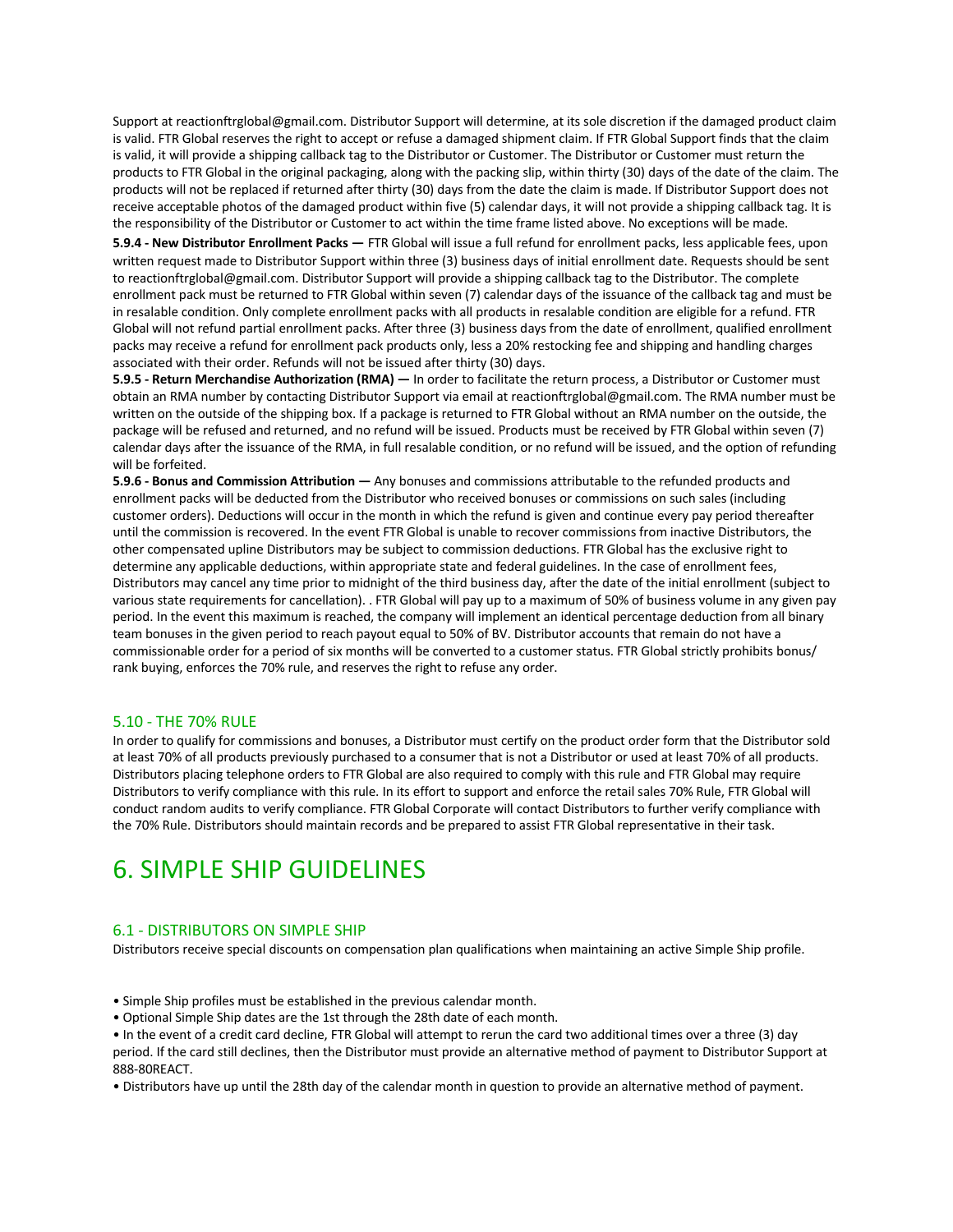• After the 28th day of the month, payment on the current month Simple Ship profile is no longer optional and requirements must be met through personal volume.

#### 6.2 - CUSTOMERS ON SIMPLE SHIP

Customers receive special discounted pricing when maintaining an active Simple Ship profile.

• Customers who desire to receive Preferred Customer status must place an initial product order at the retail price and elect to have their order placed on Simple Ship the following month

• Optional Simple Ship dates are the 1st through the 20th date of each month.

• Simple Ship contents may be modified month to month by contacting Distributor Support via email at reactionftrglobal@gmail.com.

• In the event of a credit card decline, FTR Global will attempt to rerun the card two additional times over a three (3) day period. If the card still declines, then the Customer must provide an alternative method of payment to Distributor Support at 888-80REACT.

• After the 20th day of the month, payment on the current month Simple Ship profile is no longer optional and requirements must be met through personal volume.

## 7. DISPUTES, POLICY VIOLATIONS AND DISCIPLINARY ACTION

## 7.1 - DISPUTES BETWEEN DISTRIBUTORS

When a Distributor has a grievance or complaint with another Distributor regarding any practice or conduct in relationship to their respective FTR Global businesses, the Distributor should work with the other Distributor or their upline to resolve the matter. If the matter cannot be resolved between the Distributors with the help of their upline then the Distributor with the grievance or complaint should ask Compliance to intervene by sending an email to reactionftrglobal@gmail.com. The email should identify the issue with as much detail as possible; this includes, relevant names, dates, the location(s) where they occurred, and all persons who have firsthand knowledge of the improper conduct.

#### 7.2 - COMPLIANCE DEPARTMENT REVIEW

Upon written request or receipt of a written complaint, the Compliance Department will investigate the matter, review the applicable policies and render a decision on how the dispute shall be resolved. During the investigation period, FTR Global may place the account of the Distributor under investigation on hold. Should FTR Global place a Distributor account on hold during the investigation and the investigation results show that the Distributor was not in violation of the Agreement, FTR Global will remove the hold and promptly pay the Distributor any commissions generated during the time the Distributor account was on hold. In the alternative, the Compliance Department shall take disciplinary action against the Distributor(s) in question, consistent with the provisions of Section 7.3.1.

#### 7.3 - DISCIPLINARY ACTION

Pursuant to Section 7.2 or upon violation of any of the terms and conditions of the Agreement, Policies, or any illegal, fraudulent, deceptive, or unethical business conduct by and Distributor, may result at the sole discretion of FTR Global, in one or more of the following actions:

• A written warning for the misconduct, requiring the Distributor to take immediate corrective measures and advising that a continued breach will result in further action;

- Imposition of a fine, which may be withheld from bonus and commission checks;
- Loss of rights to one or more bonus and commission checks;

• Withholding from a Distributor all or part of the Distributor's bonuses and commissions during the period that FTR Global is investigating any conduct allegedly contrary to the Agreement, Policies or laws.

• Suspension of certain privileges of the Distributor position, including, but not limited to placing a product order, participating in FTR Global programs, progressing in the Compensation Plan, or participating as a Sponsor, for a specified period of time or until the Distributor satisfies certain specified conditions;

• Any other measure expressly allowed within any provision of the Agreement or which FTR Global deems practicable to implement and appropriate to equitably resolve injuries caused partially or exclusively by the Distributor's policy violation or contractual breach;

• Instituting legal proceedings for monetary and/or equitable relief. Each violation is reviewed on a case-by-case basis, and all disciplinary actions are at the sole discretion of FTR Global.

• Involuntary termination of the offender's Independent Distributor Application;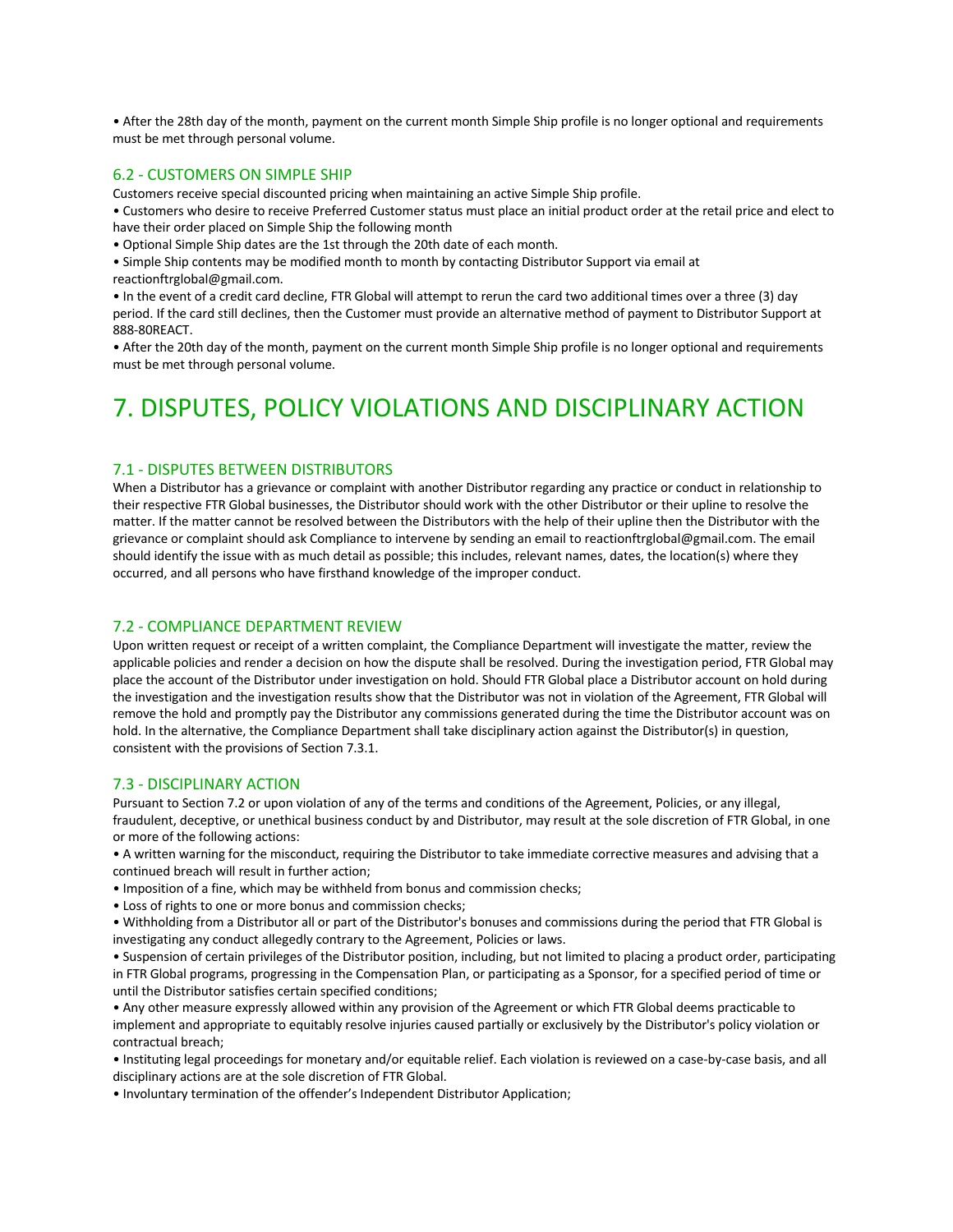• If an Distributor's business is canceled for disciplinary reasons, the Distributor will not be entitled to recover any commissions withheld during the investigation period.

**7.3.1 - Account Suspension or Termination —** Suspended accounts are intended to prevent the individual from benefiting from the alleged misconduct by prohibiting the offending Distributor from registering referrals or receiving payments. After a thorough investigation, if the incident is verified, but does not rise to the level of a terminable offense, FTR Global may, but is not obligated to, remove the hold. If the hold is removed, FTR Global will pay the Distributor commissions generated during the time the Distributor account was on hold. Termination of a Distributor position will result in the Distributor's loss of all rights to his/her recruited team and any bonuses and commissions generated thereby.

# 8. CANCELLATION OR TERMINATION OF AN ACCOUNT

## 8.1 - CANCELLATION OF A DISTRIBUTOR POSITION

A Distributor may cancel their membership at any time and for any reason. A request to cancel must be submitted in writing to FTR Global at its principal business address, or via email to Distributor Support. The written notice must include the Distributor's printed name, address, and appropriate identification number and must be sent from the email address we have on file. See Section 8.4 for details on the Effects of Cancellation. A Distributor whose Independent Distributor Application is canceled shall receive commissions and bonuses only for the last full pay period he or she worked prior to cancellation (less any amounts withheld during an investigation preceding an involuntary cancellation).

#### 8.2 - TERMINATION OF A DISTRIBUTOR POSITION

A Distributor may be terminated by FTR Global as a result of violation of any of the terms and conditions of the Agreement, Policies, or any illegal, fraudulent, deceptive, or unethical business conduct by a Distributor. See Section 7.3 and 7.3.1 for details. A Distributor account that does not have personal volume for a period of six (6) months will automatically expire.

## 8.3 - NON-PAYMENT OF THE ANNUAL RENEWAL FEE

Distributors must pay an annual renewal fee which occurs on the anniversary of their join date. A Distributor membership will cancel for failure to pay the annual renewal fee. Distributors have a 60-day grace period from the anniversary date to bring their account into compliance for failure to pay the renewal fee.

#### 8.4 - EFFECT OF CANCELLATION OR TERMINATION

Following an Distributor's voluntary cancellation or termination by FTR Global, such former Distributor shall have no right, title, claim, or interest to his or her downline or any bonus and/or commission from the sales generated by the them. Following an Distributor's voluntary cancellation, the former Distributor shall not hold himself or herself out as a Distributor, shall not have the right to sell FTR Global products or services, must remove any FTR Global sign from public view, and must discontinue using any other materials bearing any FTR Global logo, trademark, or service mark. The Distributor will receive commissions and bonuses only for the last full commissions one calendar week prior to his/her cancellation. A Distributor whose Agreement is terminated will receive commissions and bonuses only for the last full calendar week prior to termination. When a Distributor position is terminated, the Distributor will be notified by certified or electronic mail at the address on file with FTR Global. Termination is effective on the date on which written notice is sent to the Distributor's last known address and/or email address, or when the Distributor receives actual notice of termination, whichever occurs first. In the event of such termination, the Distributor must immediately cease representing himself/herself as a Distributor. The Distributor may appeal the termination to the FTR Global Compliance department. The Distributor's appeal must be in writing and must be received by the company within fifteen (15) calendar days of the date of FTR Global' termination letter. If FTR Global does not receive the appeal within the 15-day period, the termination will be final. The Distributor must submit all supporting documentation with his/her appeal correspondence. If the Distributor files a timely appeal of termination, the Compliance department will review and reconsider the termination, consider any other appropriate action, and notify the Distributor in writing of its decision. The decision of the Compliance department will be final. A Distributor who voluntarily cancels their membership or fails to pay the annual renewal fee which results in cancellation of the account, must sit out for six (6) calendar months to be eligible to reenroll.

A Distributor whose account is canceled for failure to pay the annual renewal fee will lose rights to his/her downline organization unless the Distributor re-activates within 60 days following the expiration of the agreement. If the former Distributor re-activates within the 60-day time limit, the Distributor will resume the rank and position held immediately prior to the expiration of the Independent Distributor Application. However, said Distributor's paid-as level will not be restored unless he or she qualifies at that payout level in the new month. The Distributor is not eligible to receive commissions for the period of time that the Distributor's business was expired. Any Distributor whose agreement has expired and lapsed the 60-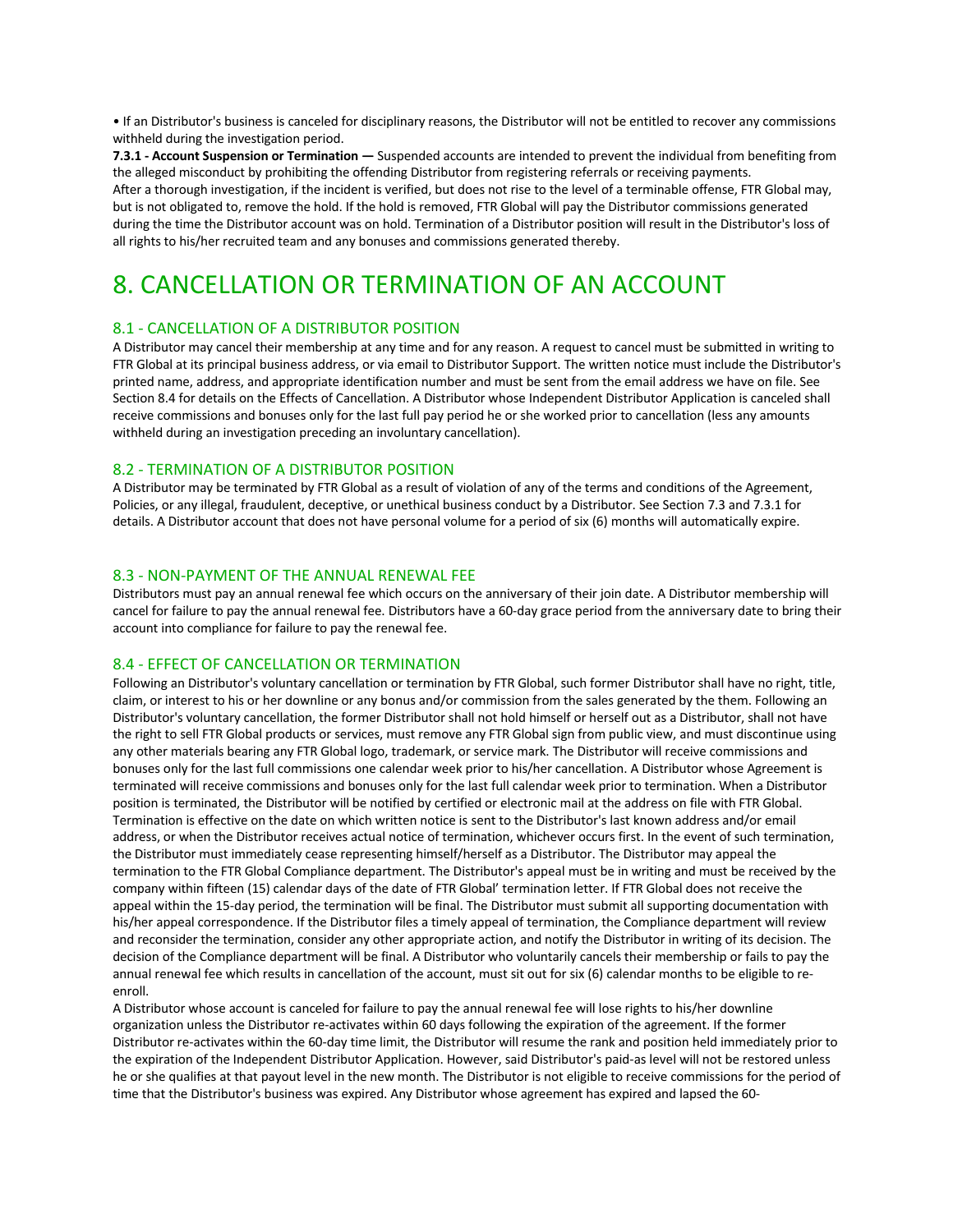day grace period is not eligible to reapply for a FTR Global business for twelve (12) calendar months following the expiration of the Independent Distributor Application. If a Distributor allows a period of six (6) months to pass with no personal volume, and the account is purged, the Distributor will lose all rights to his or her downline organization. A Distributor whose account is purged by FTR Global is not permitted to reapply for a FTR Global business for twelve (12) calendar months from their termination date. A Distributor whose Agreement is terminated for a terminable policy violation may reapply to become a Distributor, twelve (12) calendar months from the date of termination. Any such Distributor wishing to reapply must submit a letter to the FTR Global Compliance department setting forth the reasons why he/she believes FTR Global should allow him or her to operate a Distributor position. It is within FTR Global' sole discretion whether to permit such an individual to again operate a FTR Global business.

# 9. LEGALITY

#### 9.1 - INDEMNITY

Each Distributor shall hold FTR Global harmless from any claims, damages, expenses or liabilities arising out of his/her business practices, including attorney fees arising out of actions or conduct in violation of this Agreement. Distributors allow the unrestricted right and permission for the copyright and use, re-use, publish, and republish photographic portraits, videos, audio files, or pictures in which they may be included intact or in part, composite or distorted in character or form, without restriction as to changes or transformations in conjunction with my own or a fictitious name, or reproduction hereof in color or otherwise, made through any and all media now or hereafter known for illustration, art, promotion, advertising, trade, Internet commerce or any other purpose whatsoever.

#### 9.2 - PRIVACY & CONFIDENTIALITY

**9.2.1 - FTR Global Privacy Policy —** Information is collected on FTR Global websites by FTR Global. FTR Global is committed to protecting an individual's privacy and will use personal identifiable information responsibly. Please see click to view the Privacy Policy or login to your FTR Global portal for more information.

**9.2.2 - Information Collection and Use —** We may collect information from several different points on our website or the Distributor websites when you make a purchase from one of our Distributors or have other interactions where personal data is provided. Information includes, but is not limited to name, address, telephone number, and email address, as well as, demographic personal information such as income level, gender, and other personal information that may be provided by the Distributor on an optional basis. FTR Global is the owner of all information collected on its websites. We will not share or rent this personal information with or to anyone else in any way that is different from what is disclosed in the Privacy Policy.

#### 9.3 - INTELLECTUAL PROPERTY

FTR Global does not allow the use of its trade names, trademarks, designs, or symbols outside of corporate produced and approved sales aids by any person, including FTR Global Distributors, without prior written authorization from FTR Global. Furthermore, Distributors may not use, publish, reproduce, advertise, sell, or display in any manner the name, picture or likeness, or voice of another Distributor without prior written consent from the named Distributor. This consent must be on file with FTR Global' Compliance department prior to any use. Questions about the approval process can be sent to reactionftrglobal@gmail.com.

#### 9.4 - INTERNATIONAL SALES

Distributors may sell FTR Global products and promote the FTR Global opportunity or recruit or enroll any potential Distributor or Customer only in countries in which FTR Global is authorized to do business. Distributors are strictly forbidden from selling FTR Global products in another country. If a Distributor conducts business in a country other than the one in which they are a Distributor, he/ she shall be solely responsible for the consequences of selling products from one country to another and shall indemnify the Company for any adverse consequences. Distributors who choose to sponsor internationally may do so only in countries in which FTR Global is registered to operate its business and must comply fully with the FTR Global Rules of Operation in that country. Any violations of this policy constitute a material breach of the Agreement and Policies and is grounds for immediate corrective action or termination of the Distributor position.

## 9.5 - SPAM

FTR Global has a strict Anti-spam policy with which Distributors are required to comply. FTR Global strictly prohibits Distributors to send unsolicited emails unless such emails strictly comply with applicable laws and regulations, including without limitation, the federal CANSpam Act of 2003 which applies to emails, text messages and any other form of direct electronic messaging (e.g. direct messaging through social media). Messages that promote FTR Global or the Distributor are subject to this policy. FTR Global also considers spam to include a message that advertises goods or services posted to a message board, sent to someone without prior express consent, or sent in the absence of a previous relationship. Prohibited examples of spam include: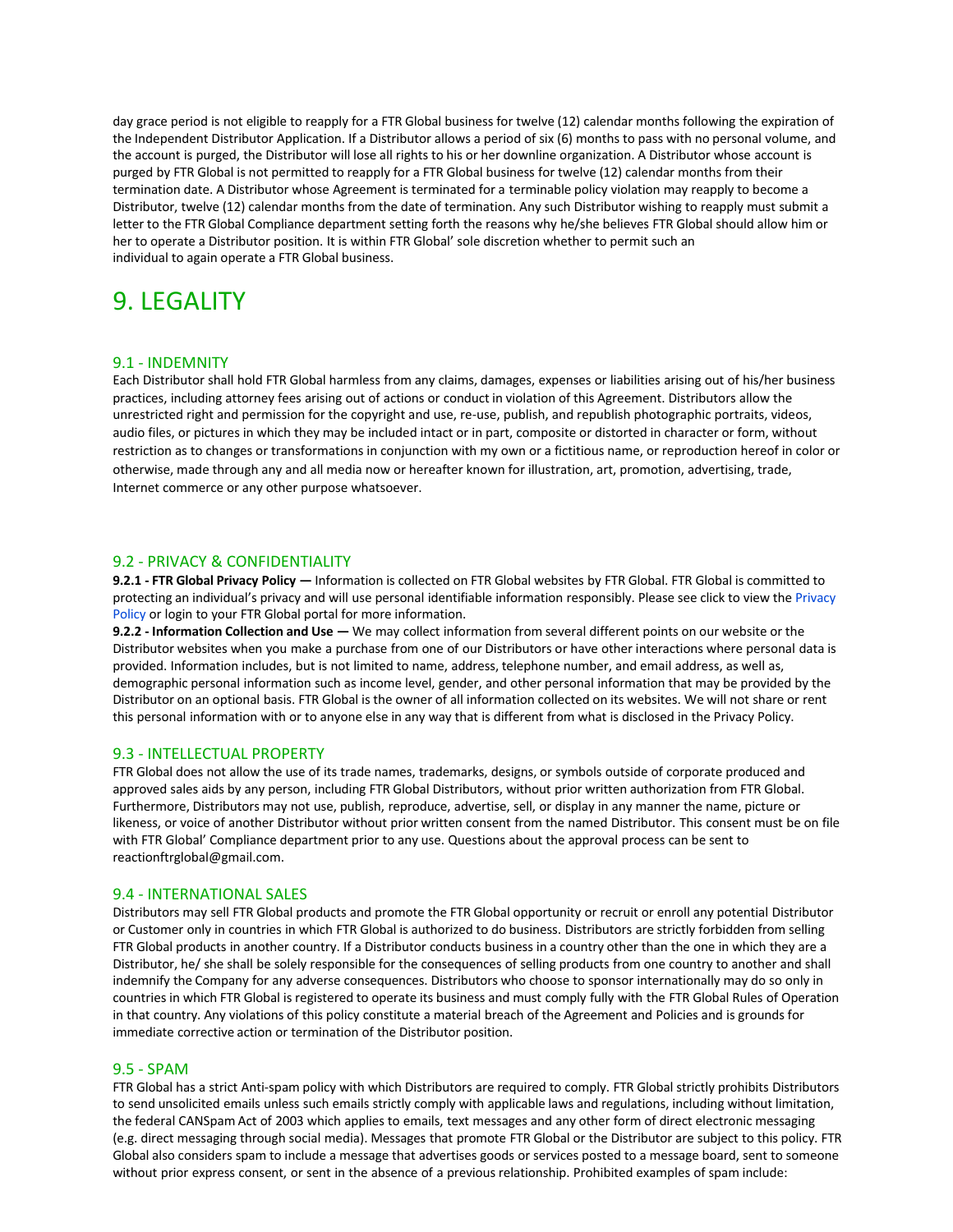A. Email or text messages sent to people a Distributor doesn't know who have not provided their consent as set out above; B. Emails sent to people Distributors know, but who haven't provided their consent as set out above to receive a solicitation from a Distributor;

C. Off-topic or excessive messages posted to Usenet news groups and message boards; and

D. Solicitations posted to chat rooms, or individuals via Internet Relay Chat or "Instant Messaging." FTR Global strictly prohibits its Distributors from sending spam and all other forms of internet abuse to seek referrals. Any email sent by a Distributor that promotes FTR Global, or the FTR Global opportunity, or FTR Global services, must comply with the following:

A. There must be a functioning return email address to the sender;

B. There must be a notice in the email that advises the recipient that they may reply to the email, via the functioning return email address, to request that future email solicitations or correspondence not be sent to him or her (a functioning "opt-out" notice);

C. The email must include the Distributor's physical mailing address;

D. The email must clearly and conspicuously disclose that the message is an advertisement or solicitation;

E. The use of deceptive subject lines and/or false header information is prohibited, and

F. All opt-out requests, whether received by email or regular mail, must be honored. If a Distributor receives an opt-out request from a recipient of an email, the Distributor must forward the opt-out request to FTR Global. FTR Global may periodically send commercial emails on behalf of Distributors. By entering into the Independent Distributor Application, Distributor agrees that FTR Global may send such emails and that the Distributor's physical and email addresses will be included in such emails as outlined above. Distributors shall honor opt-out requests generated as a result of such emails sent by the Company. Except as provided in this section, Distributors may not use or transmit unsolicited faxes or use an automatic telephone dialing system relative to the operation of their FTR Global businesses.

#### 9.6 - TELEMARKETING

Telemarketing is strictly prohibited. The Federal Trade Commission and Federal Communications Commission each have laws that restrict telemarketing practices. Both federal agencies (as well as a number of states) have "Do Not Call" regulations as part of their telemarketing laws. Although FTR Global does not consider Independent Distributors to be

"telemarketers" in the traditional sense of the word, these government regulations broadly define the term "telemarketer" and "telemarketing" so that an Distributor's inadvertent action of calling someone whose telephone number is listed on the federal "Do Not Call" registry could cause the Distributor to violate the law. Moreover, these regulations must not be taken lightly, as they carry significant penalties. Therefore, Distributors must not engage in telemarketing in the operation of their FTR Global business. The term "telemarketing" means the placing of one or more telephone calls to an individual or entity to induce the purchase of FTR Global products or service or to recruit them for the FTR Global opportunity. "Cold calls" made to prospective Distributors or Customers that promote either FTR Global products or services or the FTR Global opportunity constitute telemarketing and are prohibited. However, a telephone call placed to a prospective Customer or Distributor (a "prospect") is permissible under the following situations:

A. Where the party called is a family member, friend, or acquaintance of the telemarketer;

B. A Distributor has an established business relationship with the prospect. An "established business relationship" is a relationship between and Distributor and a prospect based on the prospect's purchase of products from the Distributor within the eighteen (18) months immediately preceding the date of the telephone call to induce the prospect's purchase of a product; or, the prospect's personal inquiry or application regarding a product or service offered by the Distributor happens within the three (3) months immediately preceding the date of such a call; and

C. If the Distributor receives written and signed permission from the prospect authorizing the Distributor to call. The authorization must specify the telephone number(s) which the Distributor is authorized to call.

In addition, Distributors shall not use automatic telephone dialing systems relative to the operation of their FTR Global businesses. The term "automatic telephone dialing system" means equipment which has the capacity to (a) store or produce telephone numbers to be called, using a random or sequential number generator, and (b) to dial such numbers.

#### 9.7 - MEDIATION & ARBITRATION

All unresolved disputes and claims relating to FTR Global, the Compensation Plan, its products, services, the rights and obligations of its Distributors and FTR Global, or any other claim or cause of action relating to product purchase(s) or performance, either of a Distributor or of FTR Global under the Agreement, shall first be put before a mediator acceptable to both parties for resolution. Each party to the arbitration shall be responsible for their costs including legal, filing and attorney fees and expenses. Should mediation fail to resolve the dispute, it shall be settled by confidential arbitration administered by the American Arbitration Association under its Commercial Arbitration Rules. All arbitration proceedings shall be held in Mecklenburg County, North Carolina. Judgment on the award rendered by the arbitrator may be entered in any court having jurisdiction thereof. Distributors waive all rights to trial by jury or to any court. Each party to the arbitration shall be responsible for their own costs, including legal, filing, and attorney fees and expenses. This agreement to mediate and, failing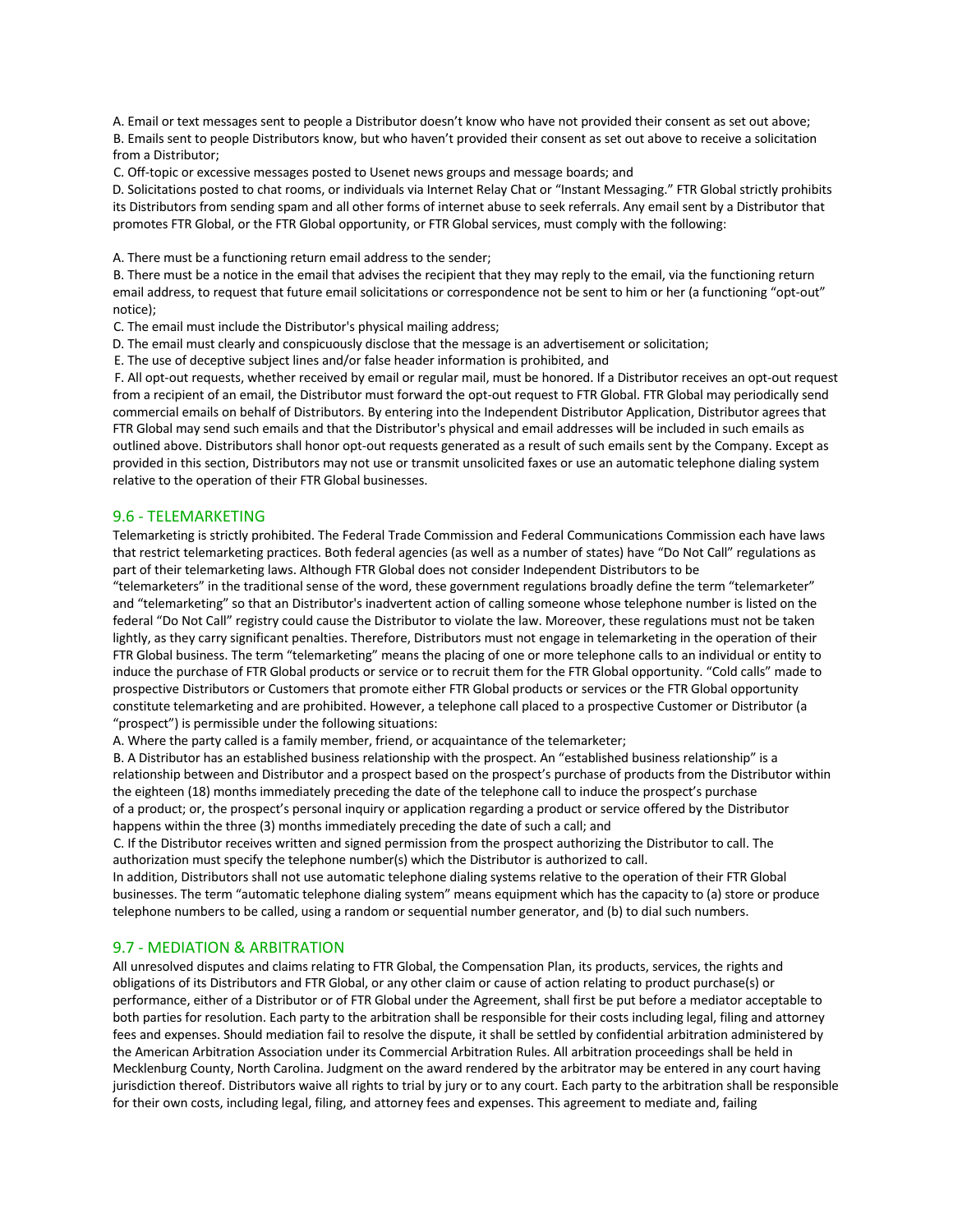mediation, arbitrate, will survive any cancellation or expiration of the Agreement. Nothing in these Policies and Procedures shall prevent FTR Global from applying to and obtaining from any court having jurisdiction a writ of attachment, temporary injunction, preliminary injunction, permanent injunction, or other available relief to safeguard and protect the interest of FTR Global prior to, during, or following the filing of any arbitration or other proceeding, or pending the rendering of a decision or award in connection with any arbitration or other proceeding. The existence of any Distributor claims or cause of action against FTR Global does not preclude FTR Global from enforcing the Distributors covenants and agreements contained in the Agreement. No class action, or other representative action, or private attorney general action, or joinder, or consolidation of any claim with a claim of another person, or class of claimants is allowed.

## 9.8 - GOVERNING LAW, JURISDICTION & VENUE

Jurisdiction and venue of any matter not subject to arbitration shall reside exclusively in Mecklenburg County, North Carolina. The Federal Arbitration Act shall govern all matters relating to arbitration. The laws of North Carolina shall govern all other matters relating to or arising from the Agreement. Notwithstanding the foregoing, and the arbitration provision in this Agreement, residents of the State of Louisiana shall be entitled to bring an action against FTR Global in their home forum and pursuant to Louisiana law.

## GLOSSARY

ACTIVE- To be considered an Active Distributor one must generate a minimum of 150 BV (Business Volume) Simple Ship within the calendar month.

ACTIVE Distributor- For purposes of this compensation plan, a Distributor is considered Active on a specific day if he/she has obtained at least 150 BV in the prior 30 days

AGREEMENT- The contract between the Company and each Distributor; includes the Distributor Agreement, the FTR Global Policies and Procedures, and the FTR Global Compensation Plan, all in their current form and as amended by FTR Global at its sole discretion. These documents are collectively referred to as the "Agreement."

Distributor SUPPORT- The team that assists Distributors with all aspects of their business and FTR Global products; assists Customers with their orders.

BINARY COMMISSIONS- For the purposes of this compensation plan, these are the payments Distributors receive for a minimum of 600BV on their strong leg and an equal 600BV on their lesser leg. A Distributor can increase commissions by achieving up to a maximum of 5000BV on their strong and lesser leg on a weekly basis per Business Development center (BDC)

#### BONUS VOLUME- See Business Volume

(BDC) - BUSINESS DEVELOPMENT CENTER- Your place of business in the computer system at FTR Global. You will receive your own FTR Global I.D. number followed by a three-digit extension. Example 1465432-001 the three-digit number is the number of each of your BDC's. The BDC (Business Development Center) is also the Bank for your BV.

(BV) - BUSINESS VOLUME- Refers to business volume generated from both Distributor and VIP customers in your downline. BV (Business Volume) can be placed in BDC's of individuals anywhere in your downline that you personally sponsored. All BV is what commissions are paid on.

CANCEL- The voluntary termination of the Distributor's Agreement. Cancellation may be either voluntary or through nonrenewal. See cancellation policy for further explanation.

COMMISSION CYCLE- Weekly runs from Monday to Sunday. Monthly runs per Payout Calendar found in each Distributor's Back Office.

COMPENSATION PLAN- The guidelines and referenced literature for describing how Distributors can generate commissions and bonuses through our aggressive binary compensation plan.

DIRECT SALES REFERRAL-The Distributor to whom a Retail Sale is attributed to based on the referral name listed on an Order for Product.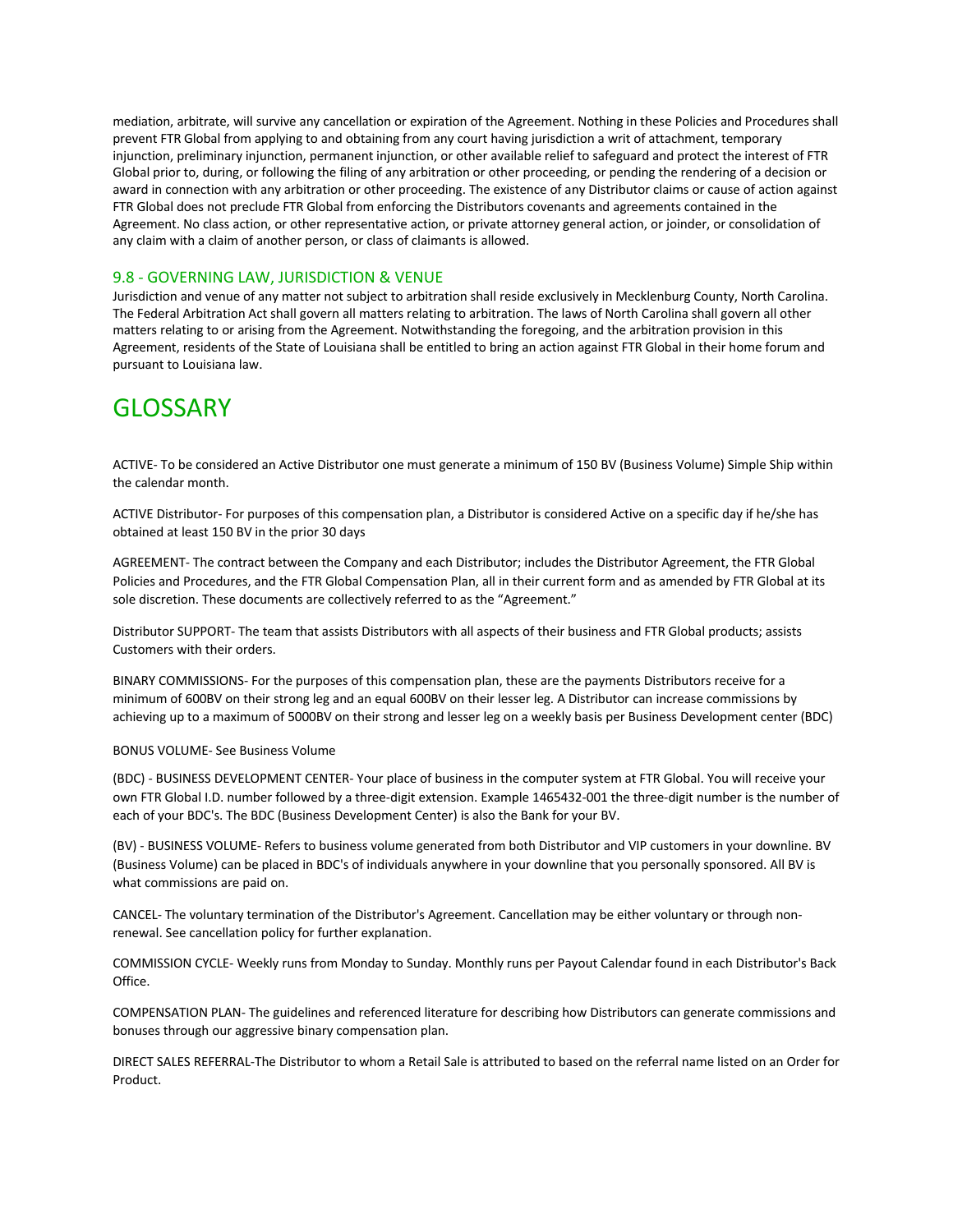DOWNLINE- This term refers to the Distributors below a particular Distributor in a sponsorship line down from the Company.

FLUSH VOLUME- Unpaid BV in an Distributors left or right leg that can accumulate for future Binary Commissions.

GROSS RETAIL PROFIT- The profit a Distributor receives from sales to their Retail Customers \*see Retail Profits definition below.

LESSER LEG- The total BV that accumulates in either an Distributors left or right leg whichever is lesser.

LINE OF SPONSORSHIP- (LOS) A report generated by FTR Global that provides critical data relating to the identities of Distributors, sales information, and enrollment activity of each Distributor's organization. This report contains confidential and trade secret information which is proprietary to FTR Global.

MANAGEMENT BONUS- A Distributor is paid this bonus when a personally enrolled Distributor completes a BV Commission cycle at the highest level of 5,000 BV both in their strong and lesser leg in the same week as the enrolling Distributor

MLS FTR Global is a (MLM)- (Multi-Level Marketing) system for selling goods or services through a network of distributors.

OFFICIAL FTR Global MATERIAL- Literature, audio or video tapes, and other materials developed, printed, published, and distributed by FTR Global to Distributors. ORGANIZATION- The VIP Customers and Distributors placed below in a downline of a particular Distributor.

PERSONAL SALES ORGANIZATION- As a Distributor these are all Distributors you have personally enrolled

PERSONALLY ENROLLED- Refers to someone you personally sponsored and signed up to be either a Distributor and/or VIP Member. You place them in your personal downline. They pay the \$24.99 annual fee along with purchasing their monthly Simple Ship.

PLACEMENT- Your position inside your Sponsor's organization.

QUALIFIED Distributors- To be a Qualified Distributor one must generate a minimum of 150 BV (business volume) within the calendar month. You must personally sponsor one Distributor and/or VIP Member on the RT leg and personally sponsor one Distributor and/or VIP Member on the LT leg generating their minimum personal business volume within the calendar month.

RANK INCENTIVES- Different bonuses are paid based on an Distributors rank

RECRUIT- For purposes of FTR Global' Conflict of Interest Policy, the term "Recruit" means the actual or attempted solicitation, enrollment, encouragement, or effort to influence in any other way, either directly, indirectly, or through a third party, another FTR Global Distributor or Customer to enroll or participate in another multilevel marketing, network marketing, or direct sales opportunity.

RETAIL CUSTOMERS- A Customer who purchases our industries leading FTR Global Full Cryosonic Extract™ Products at Retail Prices and does not engage in building a business or selling the service. Distributors can earn the difference between the Distributor Price and Retail Price when selling to Retail Customers.

RETAIL PROFITS- We will pay our Distributors the difference between the Price paid by a Retail Customer and the published MLS Distributor Wholesale Price on all Direct Sales Referrals attributable to that Active Distributor on a monthly basis.

REWARD RECOGNITION PROGRAM- Based on an Distributors rank, different rewards are given within the compensation plan

FTR Global INDEPENDENT Distributor (Distributor)- An individual, who purchases product, generates sales and business building commissions.

SPONSOR- A Distributor who enrolls another Distributor or VIP Member into FTR Global and is listed as the Sponsor on the Distributor Agreement. The act of enrolling others and training them to become Distributors is called "sponsoring."

STRONG LEG- The total BV that accumulates in either an Distributors left or right leg whichever is greater